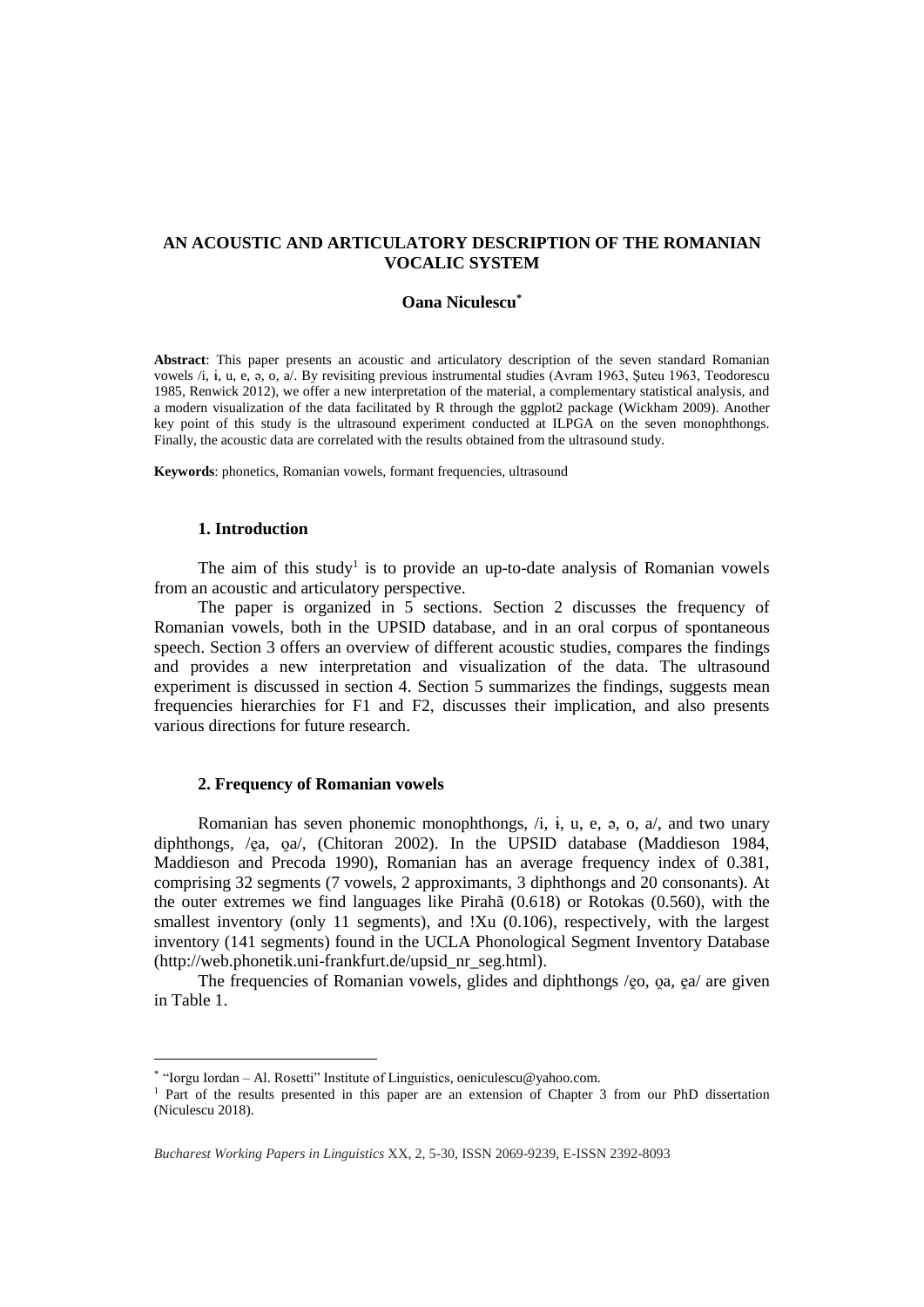| Table 1. Frequency of Romanian vowels, glides and diphthongs in the UPSID database |  |  |
|------------------------------------------------------------------------------------|--|--|
|                                                                                    |  |  |

| <b>SEGMENT</b> | % UPSID<br>n<br><b>LANGUAGES</b> |     | <b>DESCRIPTION</b>                                        |
|----------------|----------------------------------|-----|-----------------------------------------------------------|
| /i/            | 87.14%                           | 393 | high front unrounded vowel                                |
| /a             | 86.92%                           | 392 | low central unrounded vowel                               |
| /u/            | 81.82%                           | 369 | high back rounded vowel                                   |
| o              | 29.05%                           | 131 | higher mid back rounded vowel                             |
| /e/            | 27.49%                           | 124 | high mid front vowel                                      |
| $\sqrt{9/2}$   | 16.85%                           | 76  | mid central unrounded ("@)vowel                           |
| $/$ i $/$      | 13.53%                           | 61  | high central unrounded $(i_$ ) vowel                      |
| $\sqrt{1}$     | 83.81%                           | 378 | voiced palatal approximant                                |
| /w/            | 73.61%                           | 332 | voiced labial-velar approximant                           |
| /eo/           | 0.67%                            | 3   | mid front unrounded to mid back<br>rounded diphthong      |
| $\alpha$       | 0.44%                            | 2   | mid back unrounded to low central<br>unrounded diphthong  |
| /ea/           | 0.22%                            | 1   | mid front unrounded to low central<br>unrounded diphthong |

In terms of vowel inventory, Romanian is unique among Romance languages due to the two central vowels  $\lambda$ ,  $\phi$ , the former being less frequent, appearing in 61 out of the 451 languages under survey. In addition, Romanian is the only language in the database to possess the diphthong /ea/. Besides Romanian, the diphthong /oa/ appears in !Xu, while /eo/ is also found in Acoma and Lame.

As for the frequency of the seven monophthongs within contemporary standard Romanian, we will refer to a phonotactic study conducted by Niculescu (2018), Chapter 9. Based on 40 min of spontaneous speech (20.5k observations) forced aligned with an automatic speech transcription system described in Vasilescu et al. (2014), we concluded that  $/a$  is the most frequent vowel in the system, followed by  $/e$ ,  $/i$ ,  $/u$ ,  $/\phi$ ,  $/\phi$ , and  $/i$ . Our results slightly differ from those of Roceric Alexandrescu  $(1968)^2$  due to various methodological settings with regard to differentiating or not between (semi)vowels. We preferred to have separate classes for vowels and glides.

Depending on vowel height, we observed that mid vowels occupy the first position in the hierarchy (38.9%), followed by high (32.3%) and low vowels (28.8%). Central vowels are first in terms of frequency (43.3%), followed by front (36.5%) and back vowels (20.2%).

# **3. Revisiting previous acoustic studies**

We only took into account studies dealing with acoustic measurements of standard Romanian vowels in controlled speech, not spontaneous speech (Renwick et al. 2016a

 $\overline{a}$ 

<sup>&</sup>lt;sup>2</sup> In the hierarchy proposed by Roceric Alexandrescu (1968), /e/ has the highest rate, followed by /a/, /i/, /u/,  $/$ ə $/$ ,  $/$ o $/$  and  $/$ i $/$ .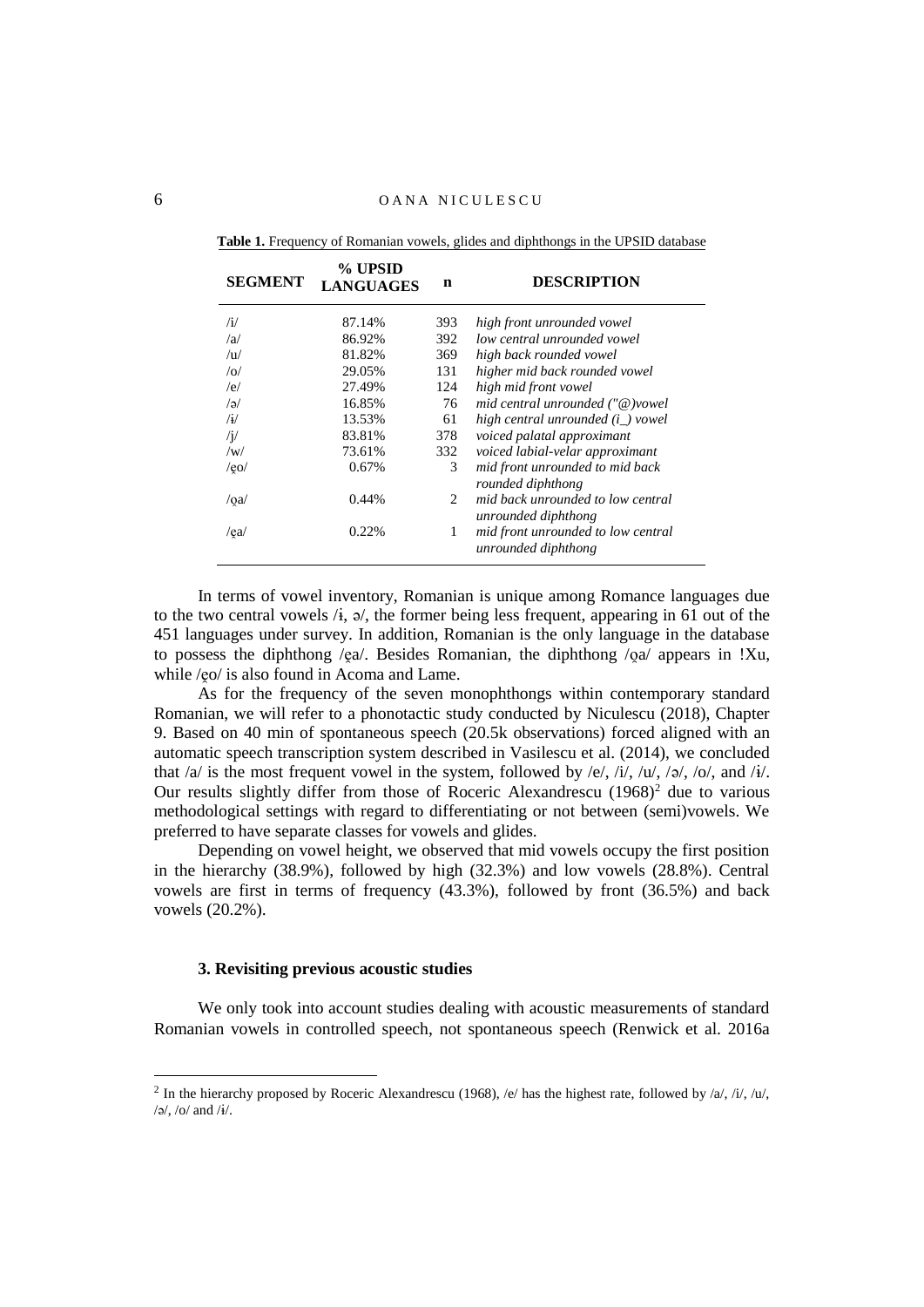and 2016b, Vasilescu et al. 2016a and 2016b, Niculescu et al. 2017<sup>3</sup> , a.o.). Also, we did not examine vowels generated by acoustic synthesis (Avram 1970, Şuteu 1971). We studied standard Romanian data (from a synchronic perspective), excluding dialectal variation.

Given these criteria, we selected the following papers: Avram (1963), Şuteu (1963), Teodorescu (1985) and Renwick (2012). When reviewing these studies, we gathered material strictly from the acoustic description of Romanian vowels and not from the comparison with other languages. All data were transcribed, reviewed, and processed in R and SPSS. Even though the authors have measured the frequencies for F1, F2 and F3, our analysis focuses on formant values from F1 and F2, as well as their variability, considered relevant and sufficient in mapping our data (Lindblom 1963, Ladefoged and Maddieson 1996, Johnson 1997, Ladefoged and Johnson 2011).

When computing the mean, we rounded the number up when the digit in the first decimal place was 5 or higher. Due to this approach, there are minor differences<sup>4</sup> from the original material. There are some errors in Şuteu  $(1963)^5$  and Teodorescu  $(1985)^6$  which have been corrected. We worked with non-normalized data.

 $\overline{a}$ 

<sup>&</sup>lt;sup>3</sup> These are all studies dealing with large corpora of forced aligned oral speech.

<sup>4</sup> Modifications after rounding up to the first decimal place for total mean values (marked in italic are the results from the present study): F1 /ə/ *497 Hz* – 496 Hz (Avram 1963: 5), F2 /ɨ/ *1588 Hz* – 1587 (Avram 1963: 5), F1 /e/ *399 Hz* – 398 Hz (Şuteu 1963: 186), F2 /o/ *985 Hz* – 984 Hz (Şuteu 1963: 190), F2 /a/ *1193 Hz* – 1192 (Teodorescu 1985: 468), F1 /i/ *236 Hz* – 235 Hz (Teodorescu 1985: 468), F1 /ɨ/ *304 Hz* – 303 Hz (Teodorescu 1985: 468), F1 /o/ *467 Hz* – 466 Hz (Teodorescu 1985: 468), F2 /o/ *787 Hz* – 786 Hz (Teodorescu 1985: 468), F2 /u/ *703 Hz* – 702 Hz (Teodorescu 1985: 468). Also some minor differences are not due to rounding: F2 /e/ *1935* Hz – 1934 Hz and F1 /o/ *416 Hz* – 413 Hz (Şuteu 1963); F1 /ə/ *508* Hz – 506 Hz (Teodorescu 1985).

<sup>5</sup> First of all, F1 mean /a/ for all three groups is 703 Hz, not 730 Hz (Şuteu 1963: 188). This aspect is later corrected in the paper (Şuteu 1963: 194). When delivering the final results, the author states that F1 /i/ mean of all three groups is 317 Hz (Şuteu 1963: 194), even though this is the mean value of the first group (isolated vowels). Second of all, there is one value which we cannot account for, namely the mean value of F2 /a/ for all three groups (Şuteu 1963: 188). This value is 1278 Hz, but based on our revision of the data, the mean is in fact 1310 Hz. These results from Şuteu (1963) are also cited by Teodorescu (1985), with F1 mean /i/ 317 Hz, and F2 mean /a/ 1278 Hz (Teodorescu 1985: 470).

 $6$  The mean values presented in Table 4 (Teodorescu 1985: 466) have been revised as following: for group 1 (stressed vowels), subject  $1 - F1/a$  is 603 Hz, not 600 Hz; F1 /e/ is 443 Hz, not 440 Hz; F2 /i/ is 2046.6 Hz, rounded up to 2047 Hz, not 2050 Hz; F2 /ə/ is 1246.6 Hz, rounded up to 1247 Hz, not 1250 Hz; F1 /i/ is 266.6 Hz, rounded up to 267 Hz, not 270 Hz; F2 /i/ is 1366.6 Hz, rounded up to 1367 Hz, not 1370 Hz; F2 /u/ is 753 Hz, not 750 Hz. Similar discrepancies can be found also for group 1, subject  $2 - F2/a$ , F1 /i/, F1 /ə/, F1 /i/, F2 /o/, F1 and F2 /u/; group 1, subject  $3 - F1$  and F2 /a/, F1 /e/, F1 and F2 /i/, F2 /ə/, F1 and F2 /i/, F1  $/o$ , F1 /u/; group 2 (unstressed vowels), subject  $1 - F2$  /a/,  $F2$  /e/,  $F1$  /i/,  $F1$  and  $F2$  /ə/,  $F1$  and  $F2$  /ɨ/,  $F1$  /o/, F2 /u/; group 2, subject  $2 - F1$  /a/, F2 /e/, F2 /i/, F1 and F2 /i/, F1 and F2 /o/, F1 and F2 /u/; group 2, subject  $3 - F2/a$ , F1 and F2 /ə/, F1 /ɨ/, F1 and F2 /o/. These errors have an effect also on the means presented in the last three lines of Table 4 (Teodorescu 1985: 466). There are also some discrepancies with respect to ranges (Teodorescu 1985: 468): F1 /e/ varies between 370 Hz and 530 Hz, not 400 – 530 Hz, F1 /o/ varies between 400 Hz and 600 Hz, not 430 – 600 Hz, and F1 /u/ spans between 230 Hz and 370 Hz, not 230 – 330 Hz.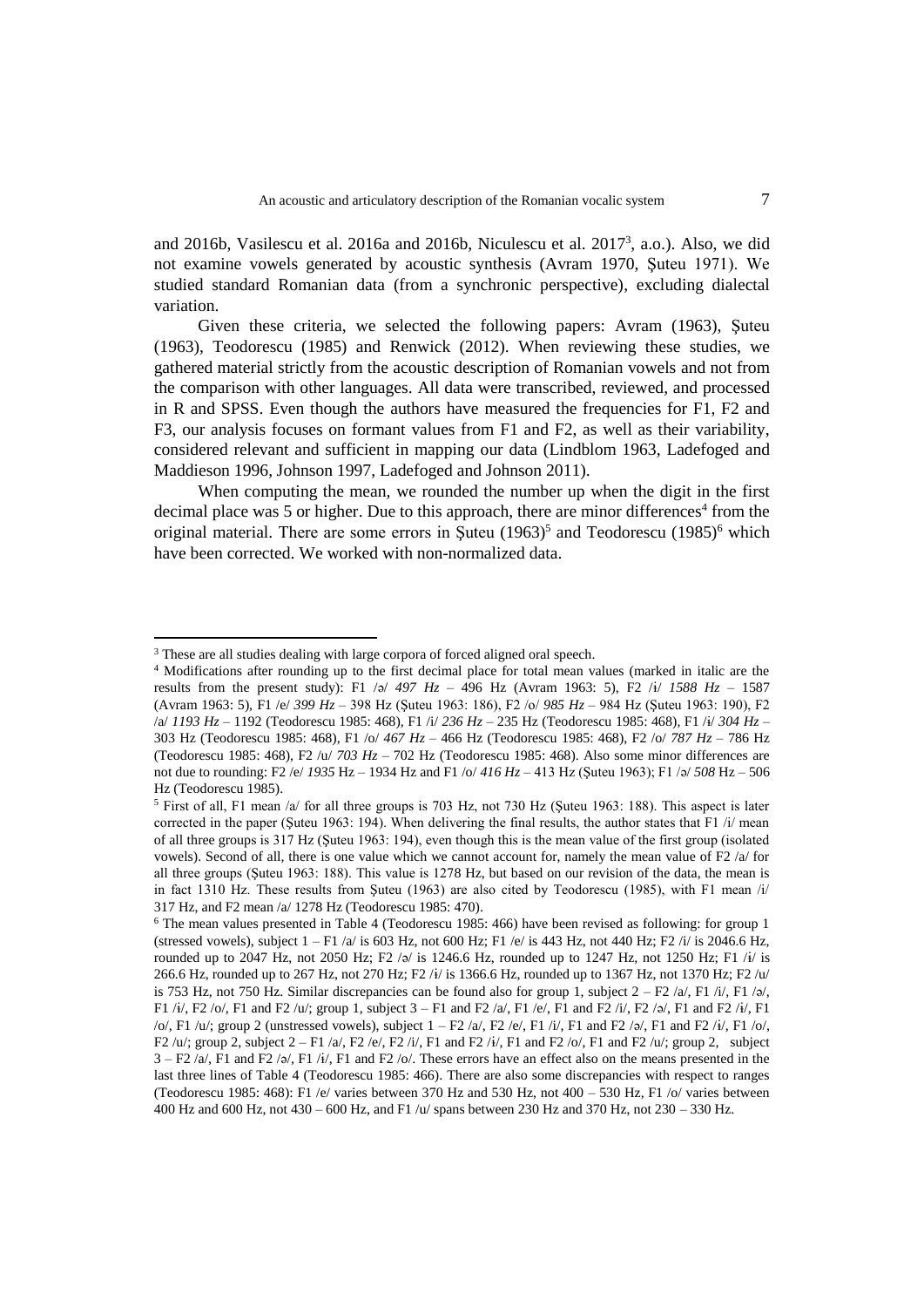### **3.1 Avram (1963) and Şuteu (1963)**

Both studies (Avram 1963; Şuteu 1963) were conducted in the phonetic laboratory at the Linguistic Institute of the Romanian Academy using a Sona-graph Kay Electric Co.

Twelve subjects participated in the experiment (6 male, 6 female). The vowels were recorded in isolation (group  $1$ )<sup>7</sup>, in monosyllabic words (group 2), and in sentences (group 3). Avram (1963) examined /ə/ and / $\frac{i}{r}$ , while the remaining vowels were measured by Şuteu (1963).

The revisited data are summarized in Table 2, while the vocalic spaces are illustrated in Figures 1 and 2:

| <b>AUTHOR</b> | <b>VOWEL</b>   | <b>GROUP</b>            |      | F1   |                |      | F2   |             |
|---------------|----------------|-------------------------|------|------|----------------|------|------|-------------|
|               |                |                         | mean | s.d. | $\mathbf n$    | mean | s.d. | $\mathbf n$ |
| Avram (1963)  | /a/            | $\mathbf{1}$            | 548  | 108  | 10             | 1400 | 215  | 10          |
|               |                | $\sqrt{2}$              | 499  | 162  | 18             | 1499 | 286  | 18          |
|               |                | $\mathfrak{Z}$          | 428  | 92   | 8              | 1534 | 261  | 8           |
|               | $\mathbf{H}$   | $\mathbf{1}$            | 315  | 81   | 10             | 1584 | 308  | 8           |
|               |                | $\overline{c}$          | 345  | 84   | 15             | 1613 | 235  | 14          |
|               |                | 3                       | 325  | 79   | 4              | 1506 | 307  | 4           |
| Şuteu (1963)  | /a             | $\mathbf{1}$            | 753  | 96   | 9              | 1147 | 95   | 9           |
|               |                | $\boldsymbol{2}$        | 724  | 106  | 40             | 1346 | 206  | 39          |
|               |                | 3                       | 640  | 124  | 20             | 1313 | 327  | 17          |
|               | /e/            | $\mathbf{1}$            | 383  | 51   | 10             | 2025 | 215  | 6           |
|               |                | $\overline{c}$          | 396  | 110  | 28             | 1937 | 307  | 27          |
|               |                | 3                       | 442  | 169  | 6              | 1788 | 314  | 4           |
|               | $/\mathrm{i}/$ | $\mathbf{1}$            | 318  | 80   | 10             | 2225 | 242  | 6           |
|               |                | $\overline{\mathbf{c}}$ | 300  | 78   | 15             | 2106 | 157  | 13          |
|               |                | 3                       | 331  | 114  | $\overline{4}$ | 2158 | 52   | 3           |
|               | / o/           | $\mathbf{1}$            | 360  | 49   | 10             | 700  | 111  | 10          |
|               |                | $\overline{c}$          | 435  | 121  | 27             | 1069 | 171  | 26          |
|               |                | 3                       | 433  | 184  | 3              | 1200 | 180  | 3           |
|               | /u/            | $\mathbf{1}$            | 348  | 79   | 10             | 675  | 71   | 10          |
|               |                | $\overline{c}$          | 333  | 78   | 15             | 985  | 181  | 13          |
|               |                | $\mathfrak{Z}$          | 325  | 79   | 5              | 1100 | 141  | 5           |
|               |                | $\overline{c}$          | 302  | 14   | 3              | 717  | 45   | 3           |

**Table 2.** Mean frequencies in Hz of F1 and F2 based on the data gathered from Avram (1963) and Şuteu (1963), mean standard deviations (s.d.) in Hz and number of occurrences (n)

 $\overline{a}$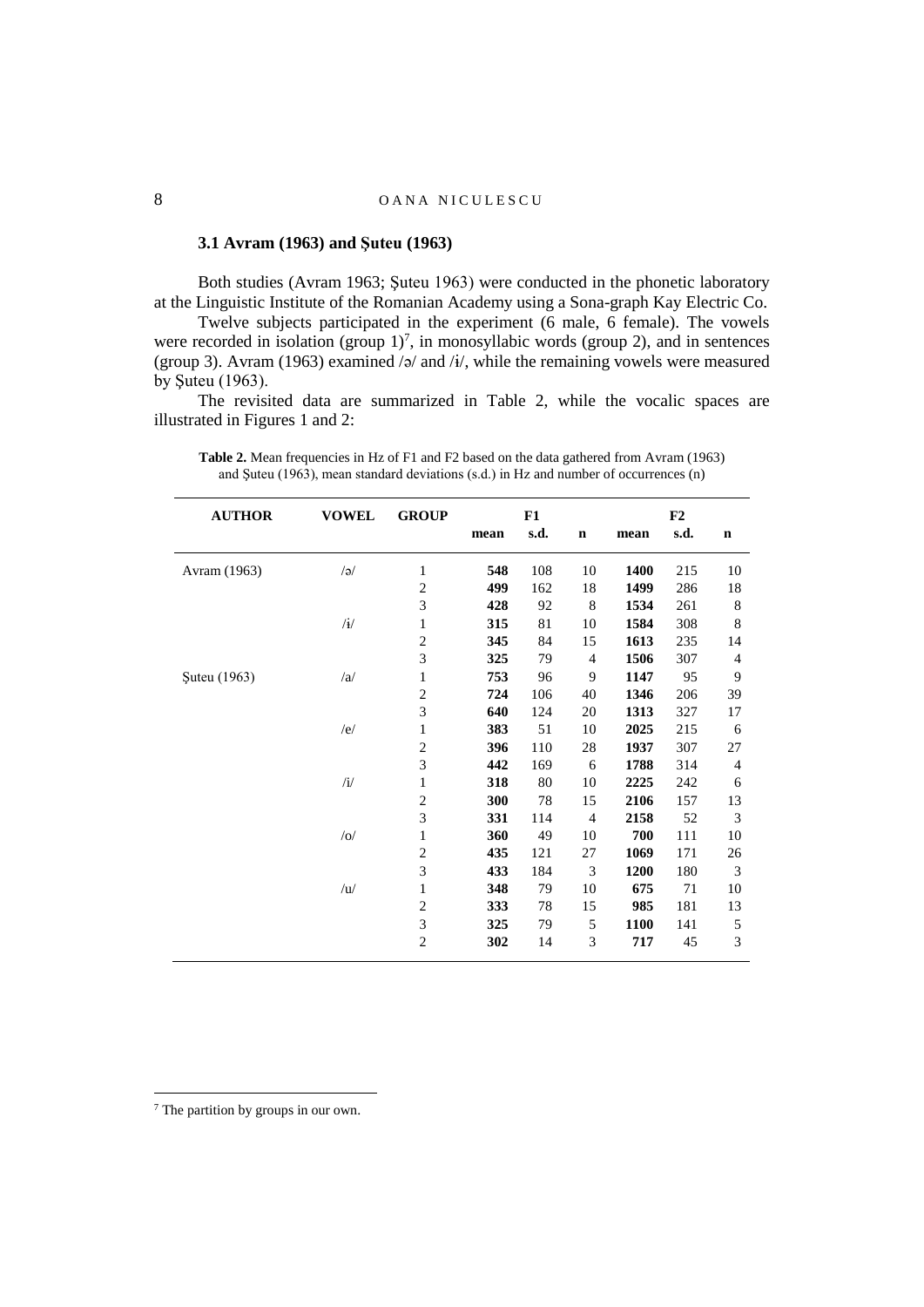

Figure 1. Vocalic spaces generated in R based on the data collected from Avram (1963)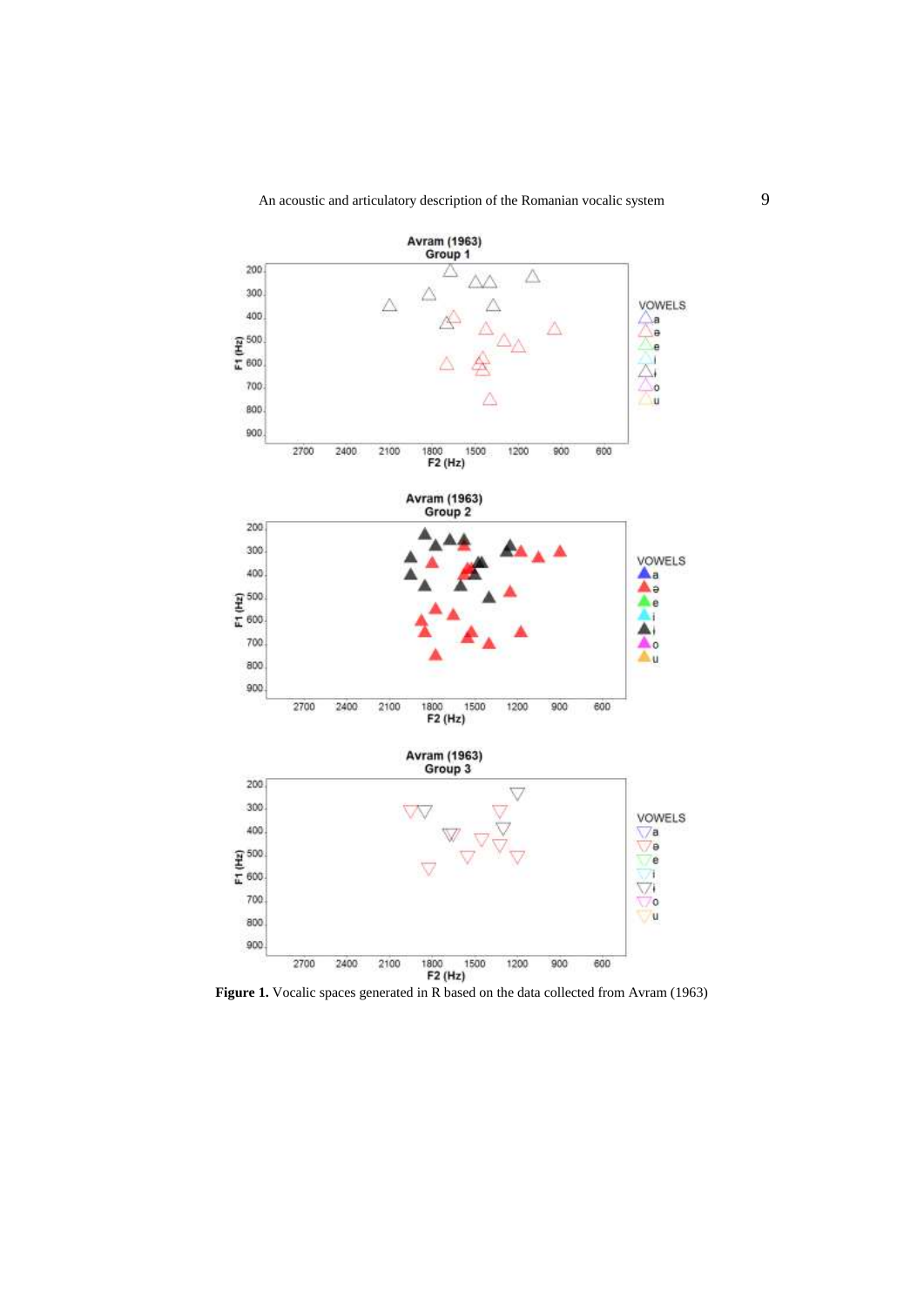

Figure 2. Vocalic spaces generated in R based on the data collected from Şuteu (1963)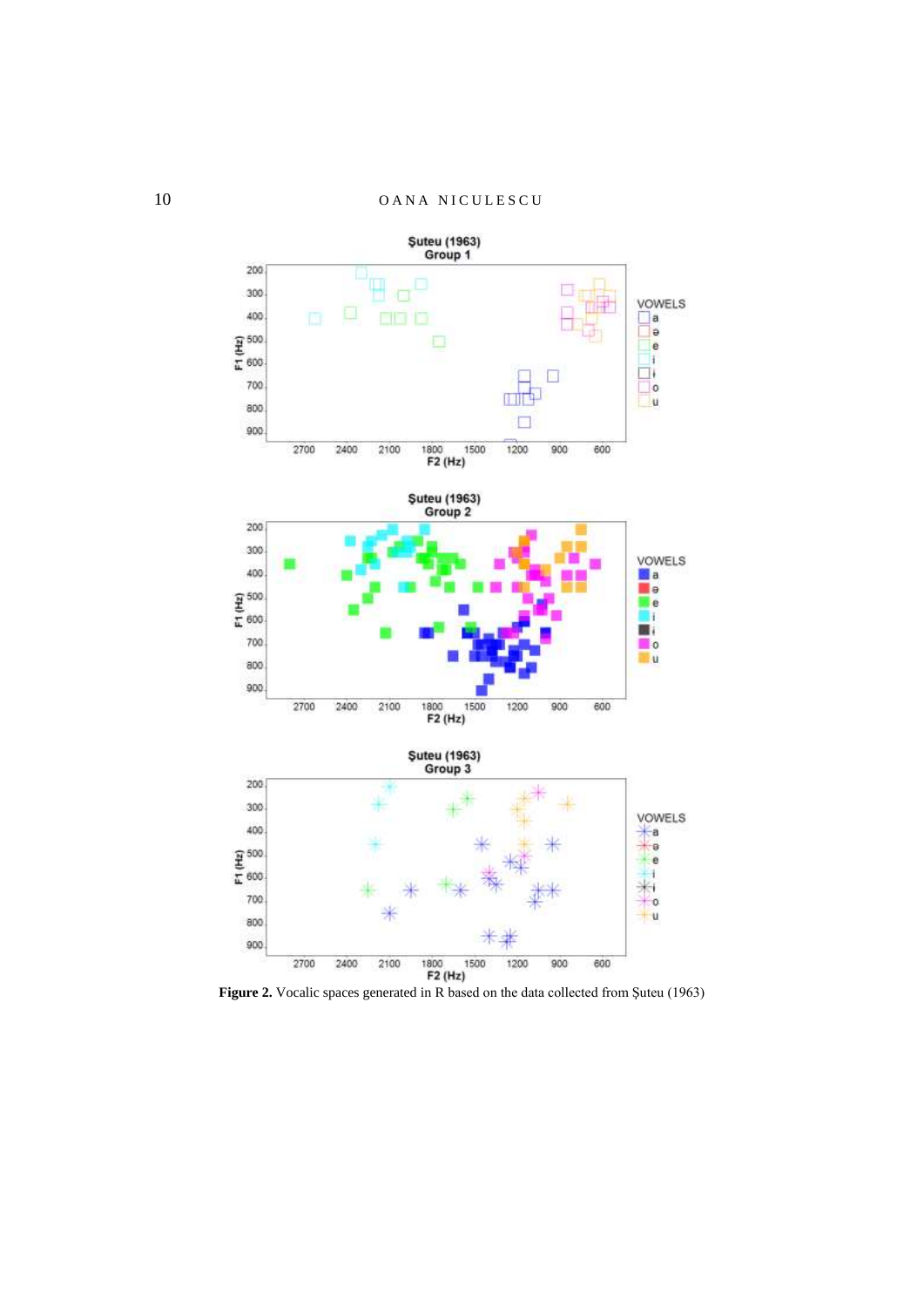The vowel /ə/ has a mean F1 of 497 Hz (s.d. = 137, n = 36), spanning from 275 Hz up to 750 Hz, while mean F2 is 1479 Hz  $(s.d. = 260, n = 36)$ , with a high range of 1050 Hz (min. = 900 Hz, max. = 1950 Hz).

The vowel /i/ has a mean value of 332 Hz (s.d.  $= 80$ ,  $n = 29$ ), spanning from 200 Hz to 500 Hz, and 1588 Hz (s.d. = 261, n = 26) for F2, also with a high range of 1000 Hz  $(\text{min.} = 1100 \text{ Hz}, \text{max.} = 2100 \text{ Hz}).$ 

The mean value of F1 for  $\sqrt{a}$  is 703 Hz (s.d. = 116, n = 69), with a range of 650 Hz (min.  $= 450$  Hz, max.  $= 1100$  Hz). The mean value of F2 is 1310 Hz (s.d.  $= 240$ , n  $= 65$ ), with a range of 1150 Hz (min = 950 Hz, max. = 2100 Hz).

For /e/, mean F1 is 399 Hz (s.d. = 108 Hz,  $n = 44$ ) and mean F2 is 1935 Hz  $(s.d. = 294, n = 37)$ , with a range spanning about 400 Hz (min. = 250 Hz, max. = 650 Hz) in the first formant, and 1325 Hz (min.  $= 1475$  Hz, max.  $= 2800$  Hz) in the second formant.

For  $\pi/1$ , F1 has a mean of 310 Hz (s.d. = 81, n = 29), with a range of 250 Hz (min. = 200, max. = 450 Hz), while F2 has a mean of 2145 Hz (s.d. = 176, n = 22), ranging from 1850 Hz up to 2625 Hz.

The vowel /o/ has a mean value of 416 Hz (s.d.  $= 115$ , N = 40) for F1, with a range of 450 Hz (min. = 225 Hz, max. = 675 Hz), and 985 Hz (s.d. = 232, n = 39) for F2, spanning from 550 Hz to 1400 Hz.

As for the vowel /u/, the first formant has a mean value of 339 Hz (s.d.  $= 77$ , n = 25), ranging from 200 Hz to 475 Hz, the second formant has a mean value of 850 Hz  $(s.d. = 211, n = 23)$ , spanning from 550 Hz to 1200 Hz.

In what follows, we describe the results based on the measurements taken for the consonantal context. Both authors discuss the findings in terms of mean frequencies for F1 and F2, ranges and number of occurrences, for individual groups, as well as global statistics of the data (Avram 1963: 167-168, Şuteu 1963: 181-194). For monosyllabic words we wanted to examine the influence of the consonantal context over the values of the first two formants. Avram (1963) places each vowel in 3 different contexts, while the data from Suteu (1963: 181-185) is unbalanced: 7 contexts for  $\alpha/2$ , 5 for  $\alpha/2$ ,  $\alpha/4$  is placed in 4 contexts, /o/ in 5, and /u/ appears in 3 consonantal contexts. We regrouped the data and calculated the mean values, standard deviations and number of occurrences of each context. The results are presented in Table 3, while the mapping of the data is visible from Figure 3 to Figure 9.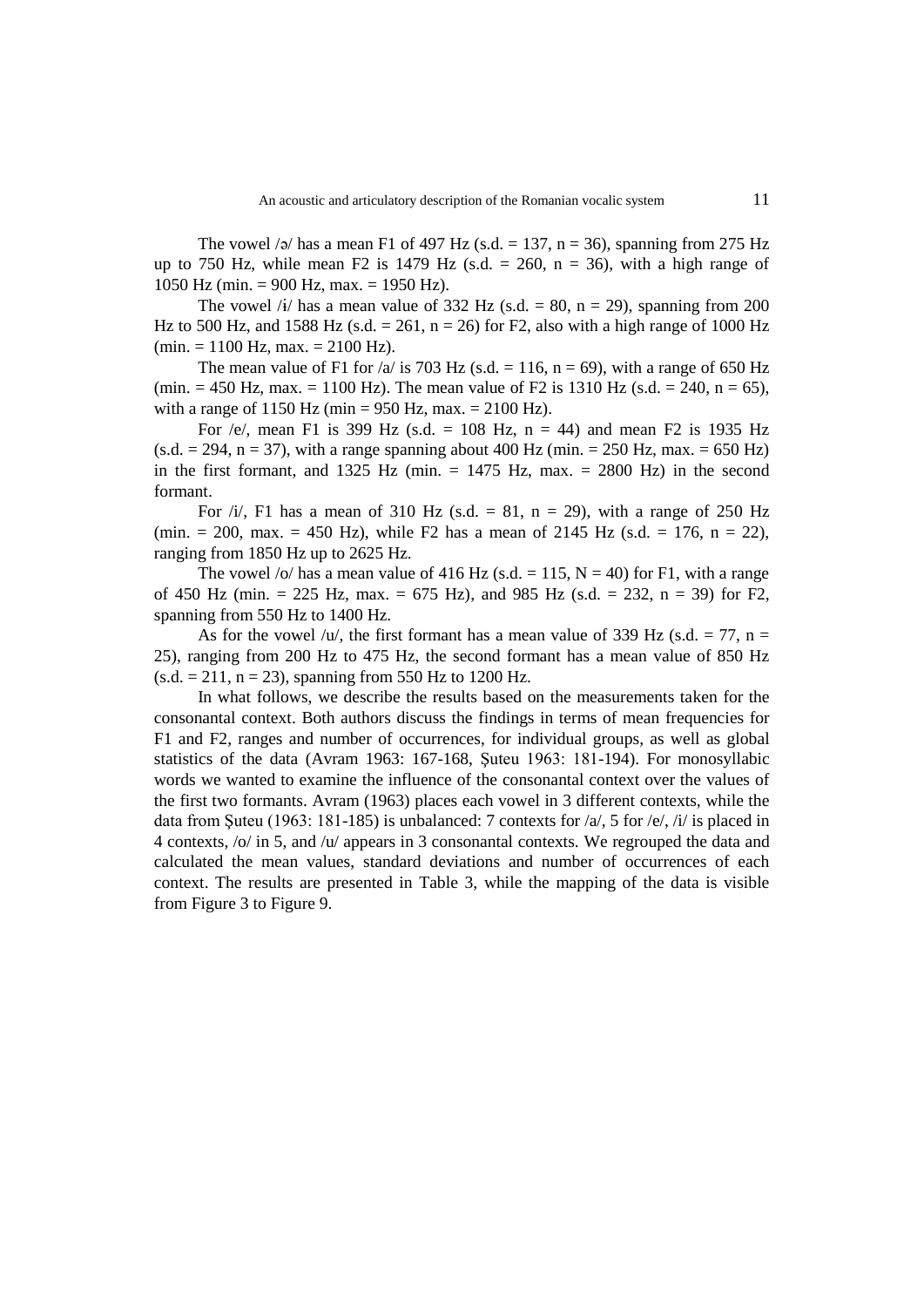| <b>VOWEL</b> | <b>CONTEXT</b>                   |      | F1   |                |      | F2   |                          |
|--------------|----------------------------------|------|------|----------------|------|------|--------------------------|
|              |                                  | mean | s.d. | $\mathbf n$    | mean | s.d. | n                        |
| /a           | $\mathbf{r}$<br>$p_{-}$          | 454  | 159  | 6              | 1342 | 345  | 6                        |
|              | $r^{i}$<br>ſs.                   | 500  | 181  | 6              | 1679 | 136  | 6                        |
|              | m<br>$\Gamma$                    | 542  | 161  | 6              | 1475 | 266  | 6                        |
| $\mathbf{H}$ | k t                              | 345  | 106  | 5              | 1670 | 171  | 5                        |
|              | $v_{r}$                          | 370  | 89   | 5              | 1356 | 116  | $\overline{4}$           |
|              | r d                              | 320  | 59   | 5              | 1760 | 209  | 5                        |
| /a           | $p_{-}$ t                        | 725  | 191  | 6              | 1296 | 232  | 6                        |
|              | f<br>$\mathbf{r}$                | 705  | 69   | 5              | 1240 | 150  | 5                        |
|              | tſ.<br>$\overline{\mathbf{s}}$   | 640  | 54   | 5              | 1650 | 177  | 5                        |
|              | h m                              | 733  | 121  | 6              | 1217 | 161  | 6                        |
|              | $m_k$                            | 775  | 92   | 6              | 1245 | 108  | 5                        |
|              | ts_<br>p                         | 729  | 51   | 6              | 1375 | 130  | 6                        |
|              | $r_k$                            | 741  | 86   | 6              | 1413 | 170  | 6                        |
| /e/          | k'<br>-1                         | 330  | 54   | 5              | 2165 | 422  | 5                        |
|              | $s_{k}$                          | 340  | 67   | 5              | 1705 | 91   | 5                        |
|              | $\frac{d}{x}$ r                  | 379  | 82   | 6              | 2041 | 235  | 6                        |
|              | l.<br>$\overline{\phantom{a}}^g$ | 371  | 58   | 6              | 1950 | 207  | 5                        |
|              | $\overline{1}$                   | 538  | 127  | 6              | 1825 | 344  | 6                        |
| /i/          | $\mathbf{r}$<br>b                | 258  | 52   | 3              | 2025 | 204  | 3                        |
|              | $\mathbf{r}$                     | 338  | 92   | $\overline{4}$ | 2056 | 163  | $\overline{\mathcal{L}}$ |
|              | k<br>m                           | 225  | 25   | 3              | 2200 | 156  | 3                        |
|              | $ts$ $p$                         | 340  | 65   | 5              | 2158 | 94   | 3                        |
| / o/         | $d$ <sub>p</sub>                 | 340  | 84   | 5              | 1215 | 125  | 5                        |
|              | Z.<br>$\Gamma$                   | 495  | 153  | 5              | 1110 | 112  | 5                        |
|              | tſ<br>k                          | 417  | 58   | $\sqrt{6}$     | 1083 | 97   | 6                        |
|              | $h$ <sub>___</sub> p             | 370  | 32   | 5              | 763  | 85   | $\overline{4}$           |
|              | n d                              | 538  | 134  | 6              | 1104 | 101  | 6                        |
| /u/          | t b                              | 320  | 92   | 5              | 860  | 174  | 5                        |
|              | $3-r$                            | 355  | 73   | 5              | 1000 | 150  | 3                        |
|              | $1-t$                            | 325  | 79   | 5              | 1100 | 141  | 5                        |

**Table 3.** Mean frequencies in Hz of F1 and F2 based on the data gathered from Avram (1963) and Şuteu (1963), mean standard deviations (s.d.) in Hz and number of occurrences (n), grouped by consonantal context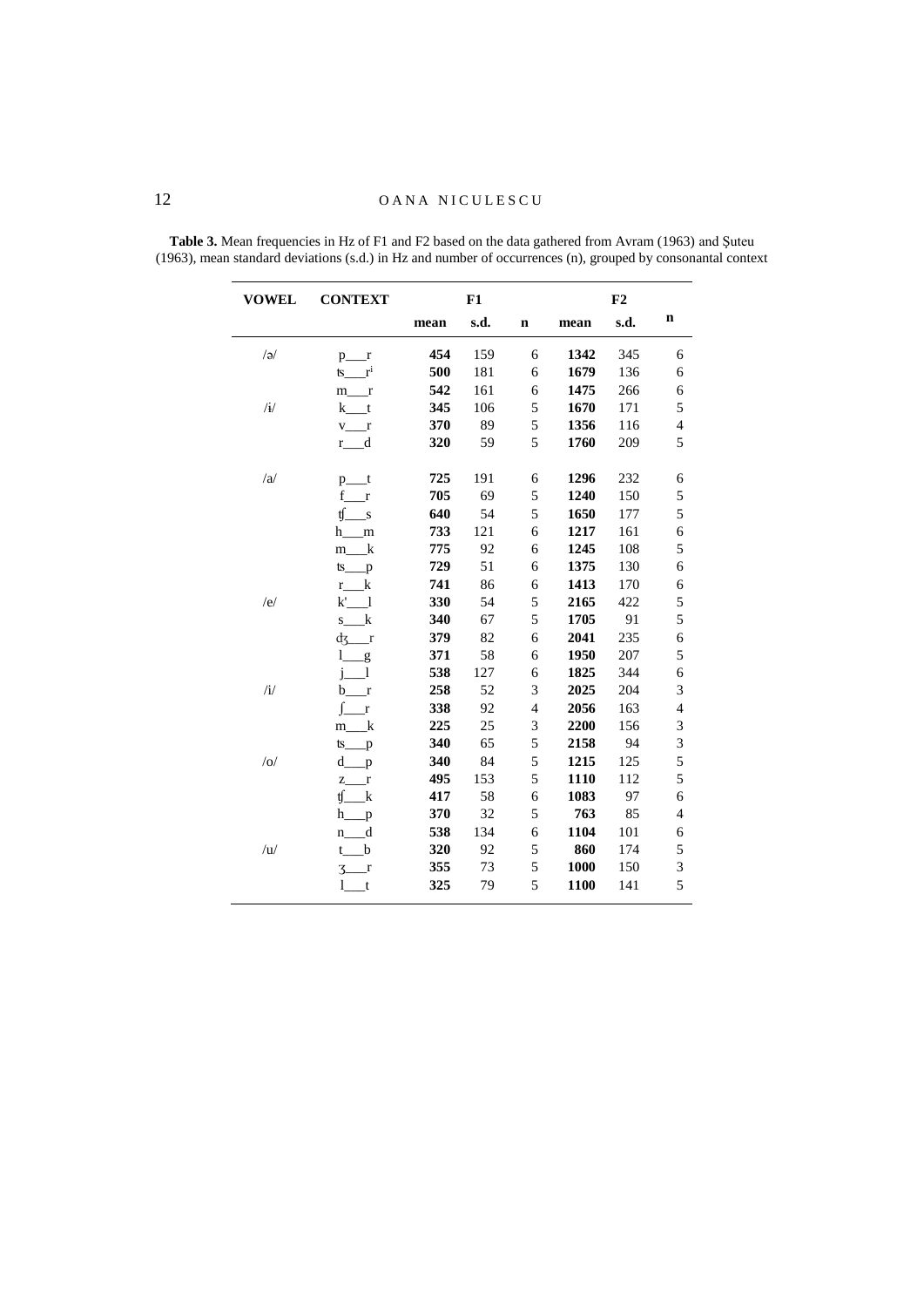

**Figure 3.** The vowel /ə/ in various consonantal contexts (based on data from Avram 1963)

**Figure 4.** The vowel /ɨ/ in various consonantal contexts (based on data from Avram (1963)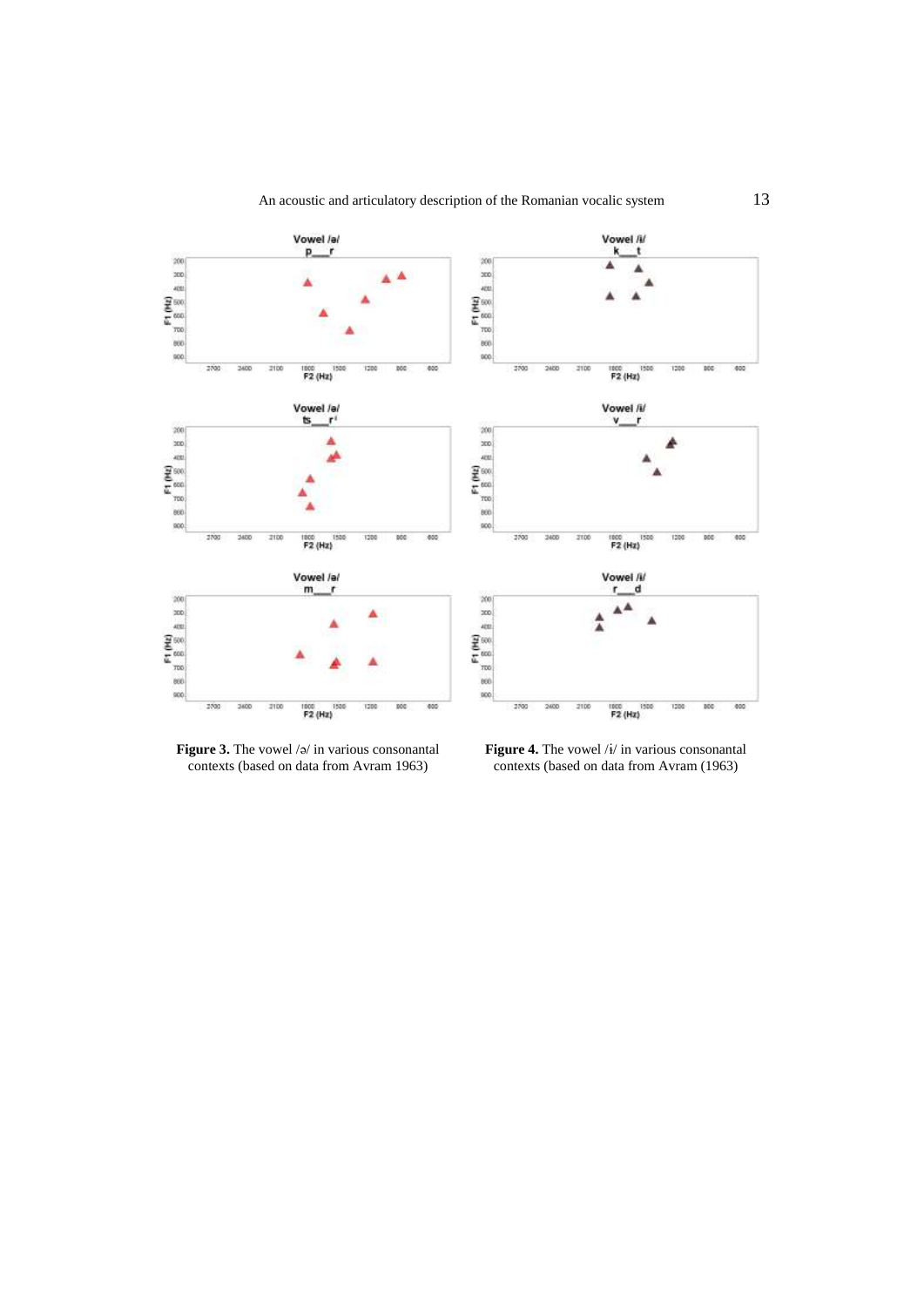

Figure 5. The vowel /a/ in various consonantal contexts (based on data from Şuteu (1963)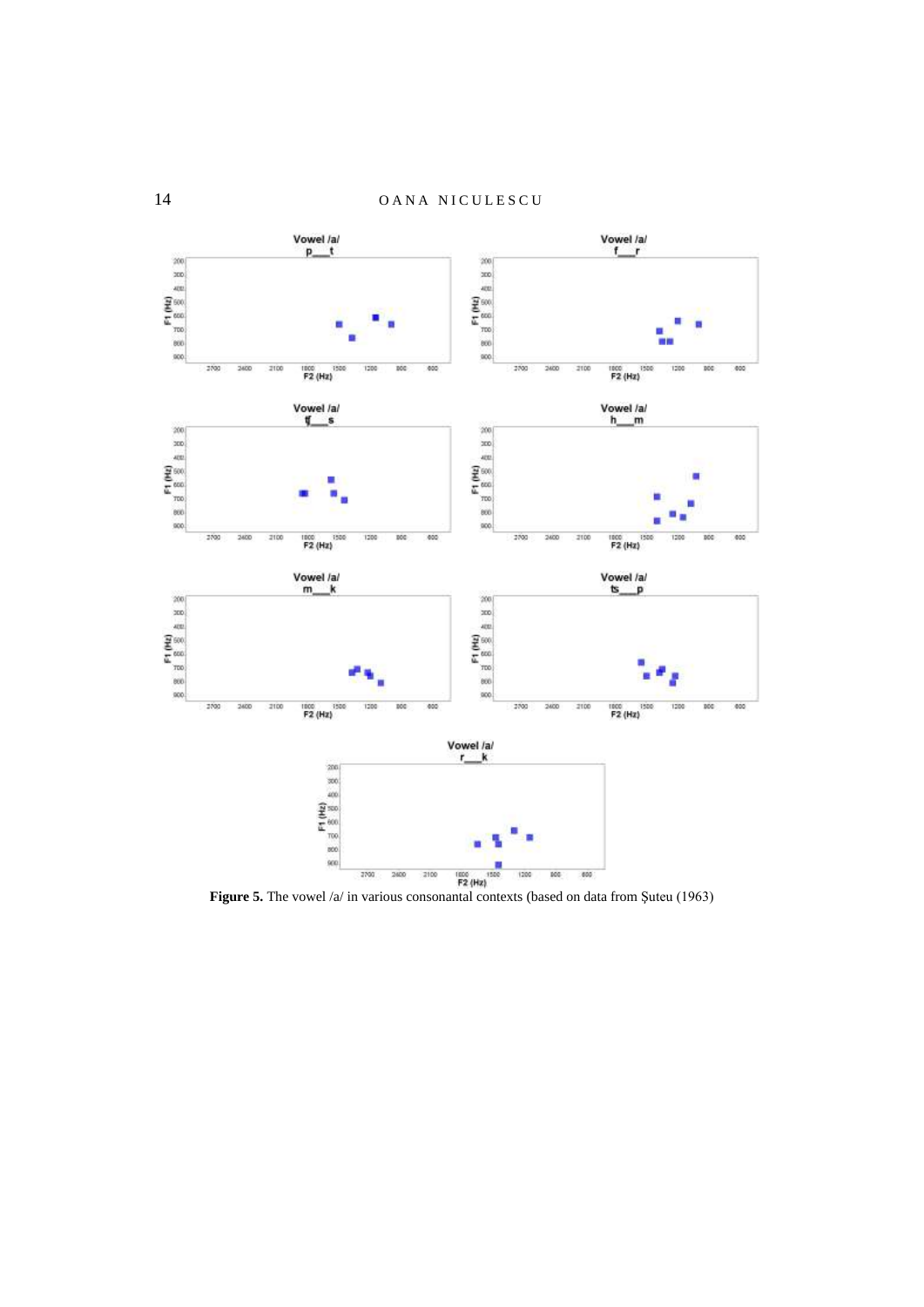

Figure 7. The vowel /i/ in various consonantal contexts (based on data from Şuteu 1963)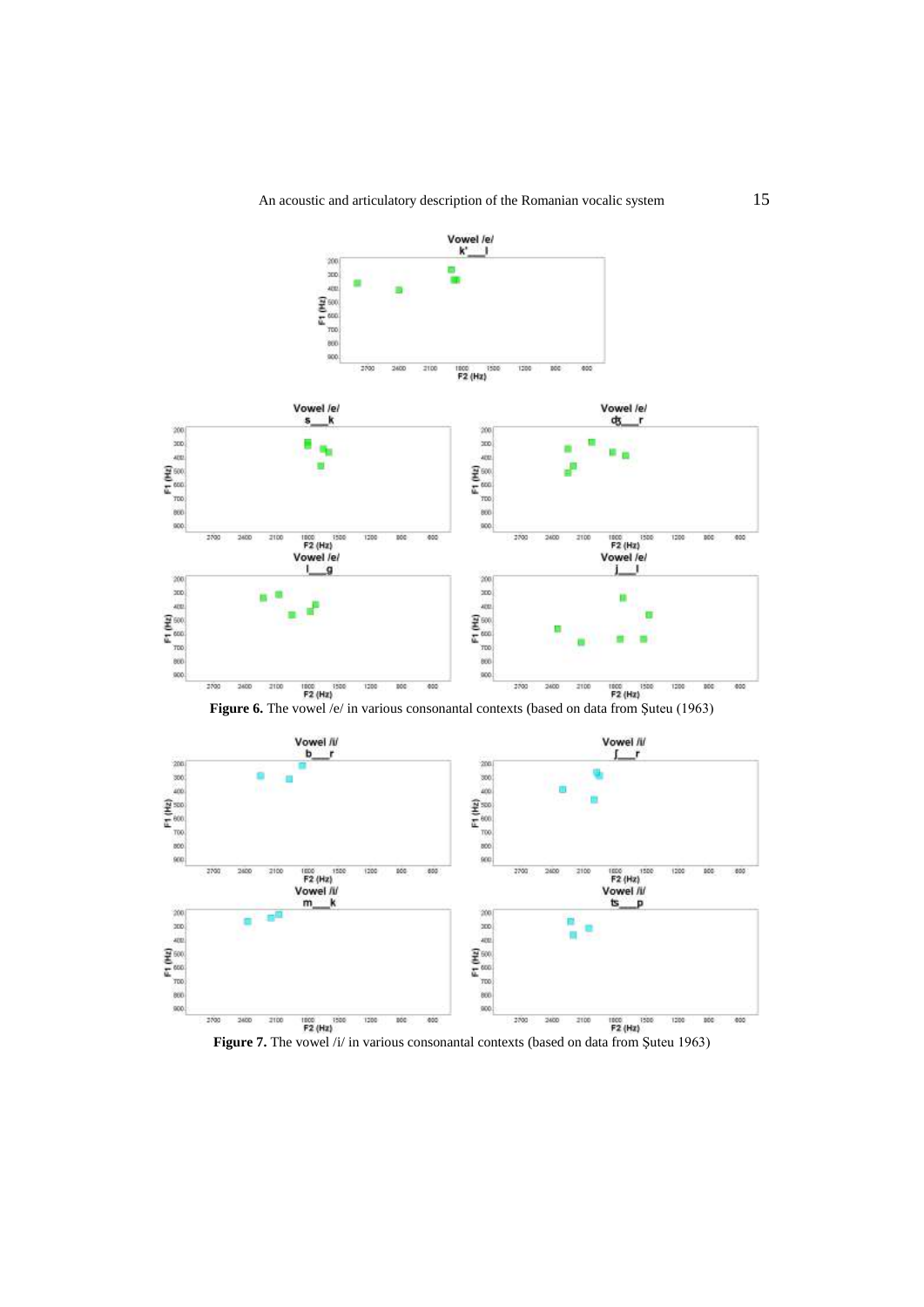

Figure 8. The vowel /o/ in various consonantal contexts (based on data from Şuteu 1963)



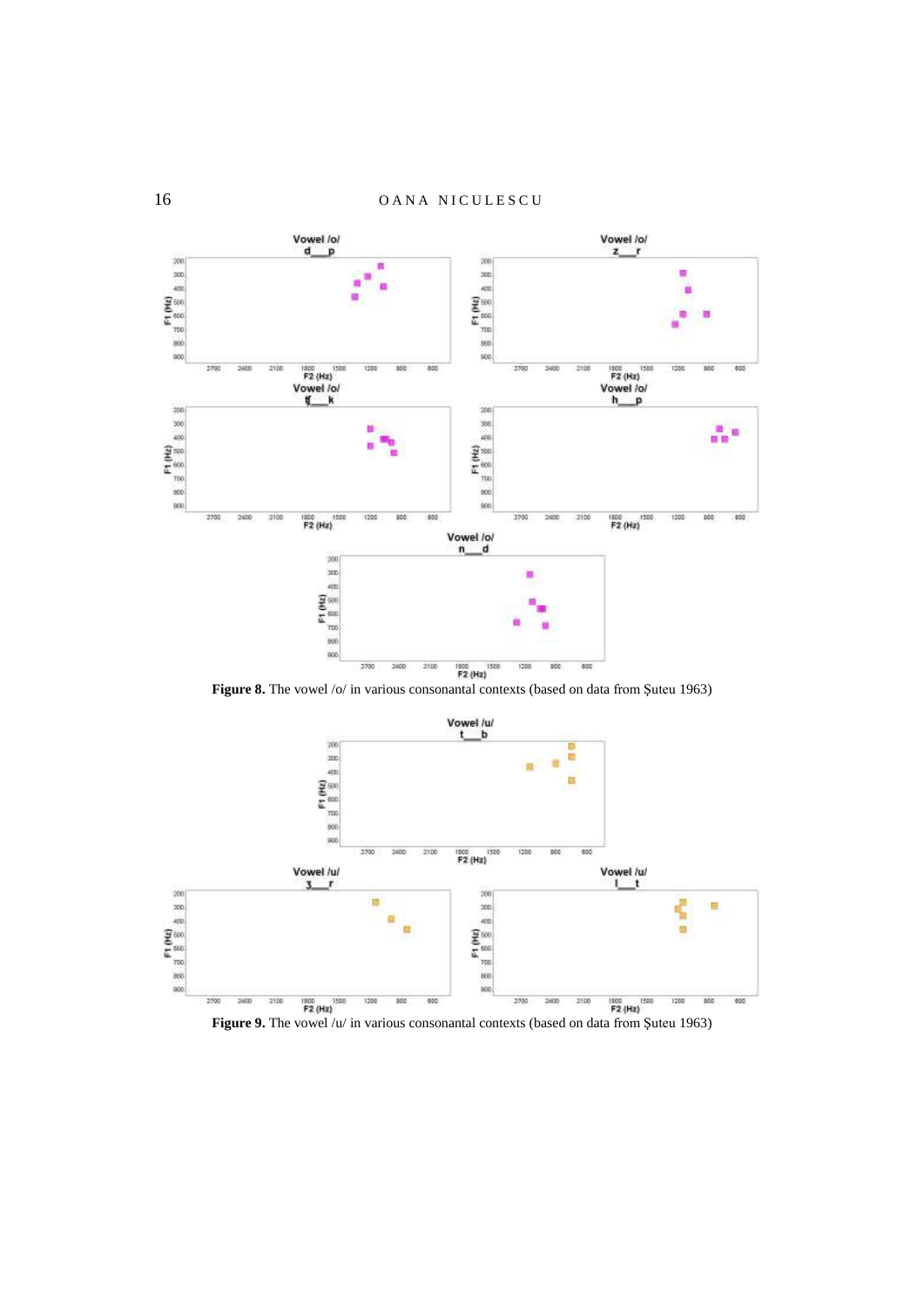The vowel  $\sqrt{a}$  is lower when preceded by a nasal (542 Hz), and higher when preceded by the bilabial  $/p/(454 \text{ Hz})$ . The second formant has the highest value in the "ts\_r<sup>i</sup>" context (1679 Hz), and the lowest value in the bilabial setting (1342 Hz). In short, this vowel is higher and further back when placed in the "p $\bar{r}$ " context.

The vowel /ɨ/ is higher (320 Hz) and more toward the front of the acoustic space  $(1760 \text{ Hz})$  when preceded by a liquid ("r\_d").

The vowel  $\alpha$  has the lowest F1 (640 Hz) correlated with the highest F2 (1650 Hz) in the "ʧ\_\_\_s" context, meaning that the vowel is higher and more fronted in this particular setting.

With respect to the vowel  $/e$ , the coarticulation with the preceding semiconsonant raises the first formant to the highest value in the series (538 Hz). The second formant has higher values when preceded by  $\sqrt{dy}$  (2041 Hz) and  $\sqrt{k}$  (2165 Hz). The lowest values for F2 occur when the vowel is preceded by the alveolar fricative /s/ (1705 Hz).

The vowel /i/ has the lowest F1 when it follows after  $/m/$  (225 Hz) and /b/ (258 Hz), and the highest F1 when if follows after  $\sqrt{5}$  (340 Hz) and  $\sqrt{7}$  (338 Hz). The second formant has a low frequency when preceded by  $/b/$  (2025 Hz) and  $/$  (2056 Hz), and a higher frequency when preceded by  $/m/$  (2200 Hz) and  $\sqrt{6}$  (2158 HZ). Summing up, /i/ is higher and has a more fronted realization in the "m\_\_\_k" context.

The vowel /o/ is lower when preceded by a nasal (538 Hz), and higher when preceded by a voiceless dental stop (340 Hz). In the "h\_\_p" context,  $\frac{1}{2}$  is more back (763 Hz), while in the "d\_\_\_p" setting, /o/ undergoes fronting, having the highest F2 value from the series (1215 Hz).

The vowel  $/u$  is higher and placed more toward the back of the acoustic space when it follows after a voiced dental stop, namely in the "t\_\_b" context (F1 320 Hz, F2 860 Hz).

### **3.2 Teodorescu (1985)**

Three male subjects participated in the experiment conducted by Teodorescu (1985). The target vowels were embedded in logatoms followed and/or preceded by /p/. Both stressed (group 1) and unstressed vowels (group 2) were placed in initial, medial and word-final position.

The general statistics are presented in Table 4, while the vocalic spaces are illustrated in Figure 10.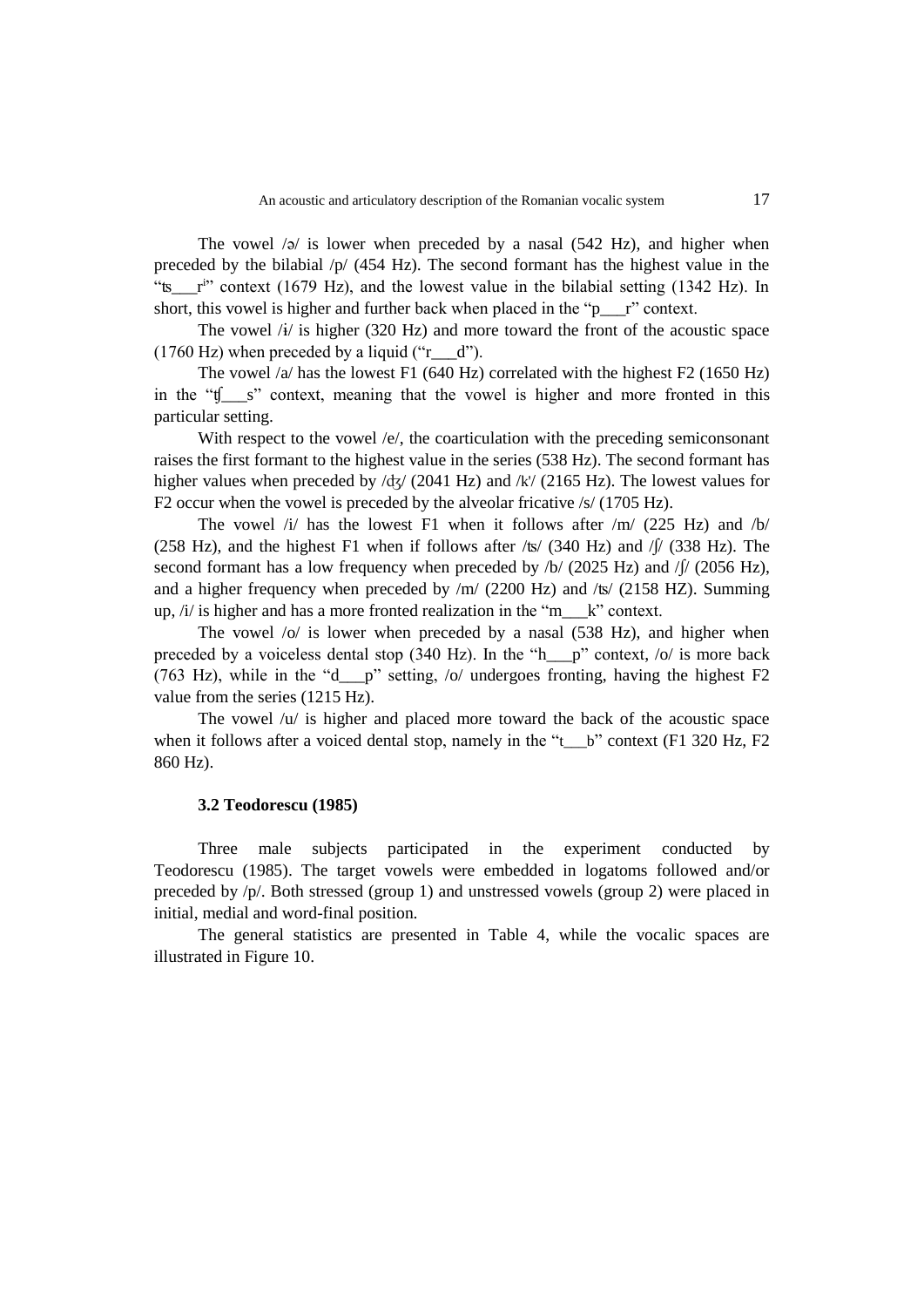| <b>AUTHOR</b>     | <b>VOWEL</b> | <b>GROUP</b>   | F1   |      |             | F2   |      |             |  |
|-------------------|--------------|----------------|------|------|-------------|------|------|-------------|--|
|                   |              |                | mean | s.d. | $\mathbf n$ | mean | s.d. | $\mathbf n$ |  |
| Teodorescu (1985) | /a           | 1              | 646  | 92   | 9           | 1210 | 49   | 9           |  |
|                   |              | $\overline{2}$ | 634  | 77   | 9           | 1176 | 69   | 9           |  |
|                   | /a           | 1              | 490  | 15   | 9           | 1343 | 157  | 9           |  |
|                   |              | $\overline{2}$ | 527  | 37   | 9           | 1327 | 152  | 9           |  |
|                   | /e/          |                | 459  | 37   | 9           | 1790 | 177  | 9           |  |
|                   |              | $\overline{2}$ | 463  | 53   | 9           | 1767 | 187  | 9           |  |
|                   | /i/          | 1              | 243  | 30   | 9           | 2134 | 155  | 9           |  |
|                   |              | $\overline{2}$ | 228  | 20   | 9           | 2154 | 208  | 9           |  |
|                   | $/$ i/       |                | 289  | 55   | 9           | 1440 | 239  | 9           |  |
|                   |              | $\overline{2}$ | 319  | 64   | 9           | 1404 | 165  | 8           |  |
|                   | /0/          | 1              | 466  | 38   | 9           | 811  | 69   | 9           |  |
|                   |              | $\overline{2}$ | 468  | 56   | 9           | 762  | 109  | 9           |  |
|                   | /u/          | 1              | 270  | 32   | 9           | 686  | 95   | 9           |  |
|                   |              | $\overline{2}$ | 305  | 32   | 8           | 723  | 69   | 8           |  |

**Table 4.** Mean frequencies in Hz of F1 and F2 (based on data from Teodorescu 1985), mean standard deviations (s.d.) in Hz and number of occurrences (n)



Figure 10. Vocalic spaces generated in R (based on data from Teodorescu 1985)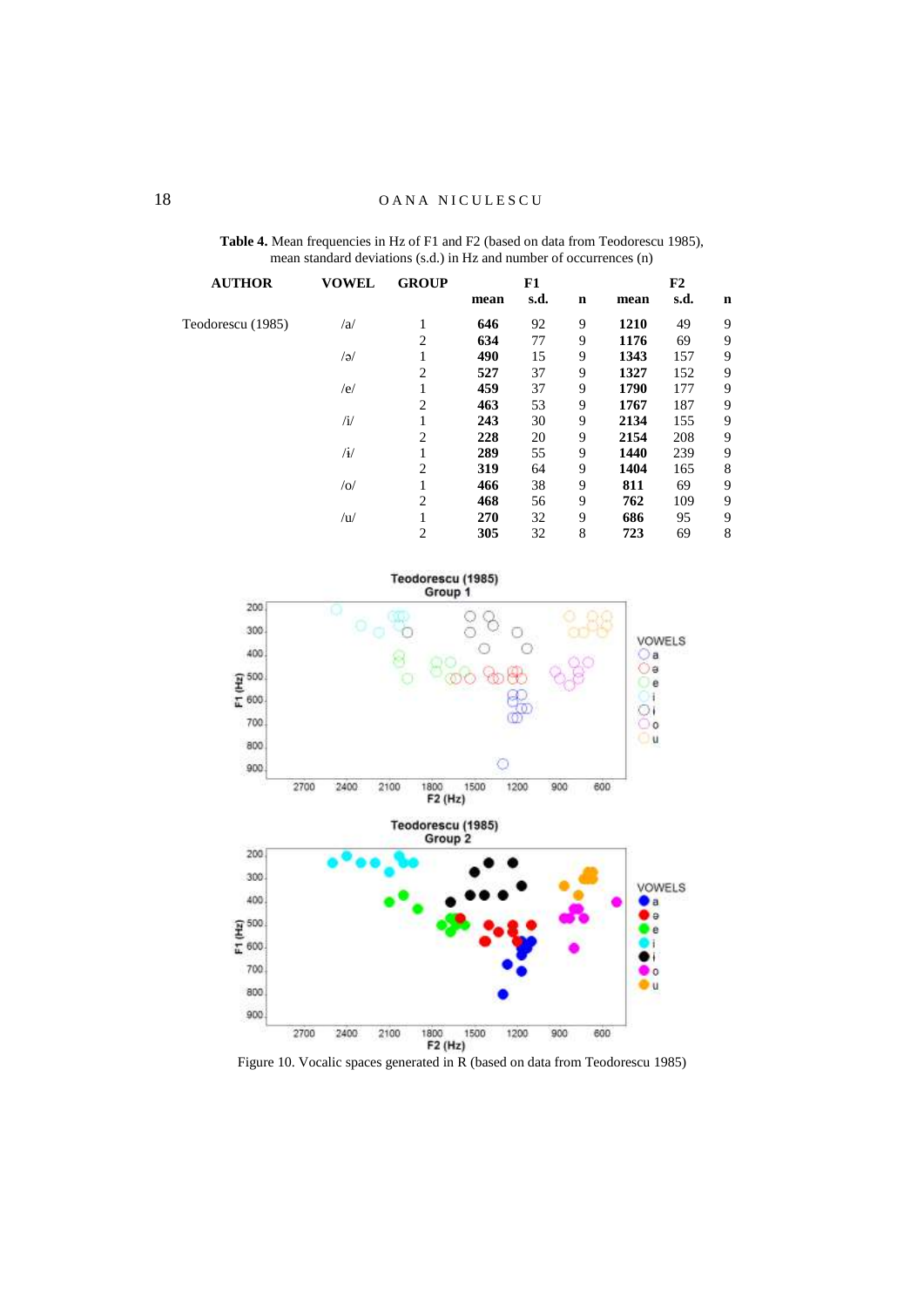There are no high discrepancies between the two groups, meaning stress in not correlated to the frequency domain but more to the temporal one. That is why, in the future, the frequency measurements need to be compared with durational patterns.

The results from Teodorescu (1985) are as following. The mean value of F1 for /a/ is 640 Hz (s.d.  $= 82$ , n  $= 18$ ), with a range of 300 Hz (min.  $= 570$  Hz, max.  $= 870$  Hz). For F2, the mean is 1193 Hz (s.d. = 61, n = 18), ranging from 1100 Hz to 1300 Hz.

The vowel /ə/ has a mean value of 508 Hz (s.d.  $=$  33, n = 18) for F1, with a range of 100 Hz (min. = 470 Hz, max. = 570 Hz), and 1335 Hz (s.d. = 150, n = 18) for F2, ranging from 1100 Hz to1630 Hz.

As for /e/, the first formant has a range of 160 Hz (min.  $= 370$  Hz, max.  $= 530$  Hz), with a mean value of 461 Hz (s.d.  $=$  44, n = 18), while the second formant varies between 1570 Hz and 2100 Hz, with a mean value of 1778 Hz (s.d. = 177, n = 18).

For the vowel /i/, mean F1 is 236 Hz (s.d. = 26, n = 18), and mean F2 is 2144 Hz  $(s.d. = 178, n = 18)$ , with a range spanning about 100 Hz (min. = 200 Hz, max. = 300 Hz) in the first formant, and 570 Hz (min.  $= 1930$  Hz, max.  $= 2500$  Hz) in the second formant.

The mean value of F1 for /i/ is 304 Hz (s.d. = 60, n = 18), with a range of 170 Hz (min. = 230 Hz, max. = 400 Hz). The mean value of F2 for  $\hat{H}$  is 1423 Hz (s.d. = 202,  $n = 17$ , with a high range of approximately 840 Hz (min.  $= 1130$  Hz, max.  $= 1970$  Hz).

For the vowel /o/, the mean of F1 is 467 Hz (s.d.  $=$  46, n = 18), and for F2 the mean is 787 Hz (s.d.  $= 92$ , n  $= 18$ ). The first formant spans between 400 Hz and 600 Hz, while the second formant has a range of  $430$  Hz (min. =  $500$  Hz, max. =  $930$  Hz).

As for  $/u'$ , the first formant has a range of 140 Hz (min. = 230 Hz, max. = 370 Hz), with a mean value of 286 Hz (s.d.  $=$  36, n = 17), while the second formant has a range of 300 Hz (min. = 570 Hz, max. = 870 Hz), with a mean value of 703 Hz (s.d. = 83, n = 17).

When comparing the results from Avram (1963) and Şuteu (1963) to those from Teodorescu (1985), we notice the following patterns.

For /a/, Şuteu (1963) registers the highest values, both for F1 (703 Hz. vs 640 Hz) and F2 (1310 Hz vs. 1193 Hz), compared to Teodorescu (1985).

For /ə/, Teodorescu (1985) has a higher value for F1 (508 Hz vs. 497 Hz) and a lower value for F2 (1335 Hz vs. 1479 Hz) compared to the results from Avram (1963).

Teodorescu (1985) places /e/ much lower (461 Hz vs. 399 Hz) and more back (1778 Hz vs. 1935 Hz) than Şuteu (1963).

As for the vowel  $/i$ , for the first formant  $(310 \text{ Hz} \text{ vs. } 236 \text{ Hz})$ , Suteu  $(1963)$ presents a higher mean than Teodorescu (1985). For the second formant, the two authors have almost identical results, Suteu (1963) – 2145 Hz, Teodorescu (1985) – 2144 Hz.

For  $\frac{i}{\sqrt{4}}$ , Avram (1963) has the highest values, both for F1 (332 Hz vs. 304 Hz) and F2 (1588 Hz vs. 1423 Hz), compared to Teodorescu (1985), meaning that the vowel is lower in vowel height and more fronted in the data collected from the first author.

The vowel /o/ is lower in Teodorescu (1985) as opposed to Şuteu (1963) – 467 Hz vs. 416 Hz, and has a higher  $F2$  mean in the data from the second author  $-787$  Hz vs. 985 Hz, thus denoting a vowel placed more toward the back of the acoustic space.

When comparing the means from Suteu (1963) and Teodorescu (1985) for  $/u$ , we observe that the former has higher values for F1 (339 Hz vs. 286 Hz) and F2 (850 Hz vs. 703 Hz) than the latter, meaning that the vowel /u/ is placed lower and more toward the front of the acoustic space in the experiment conducted by Şuteu (1963).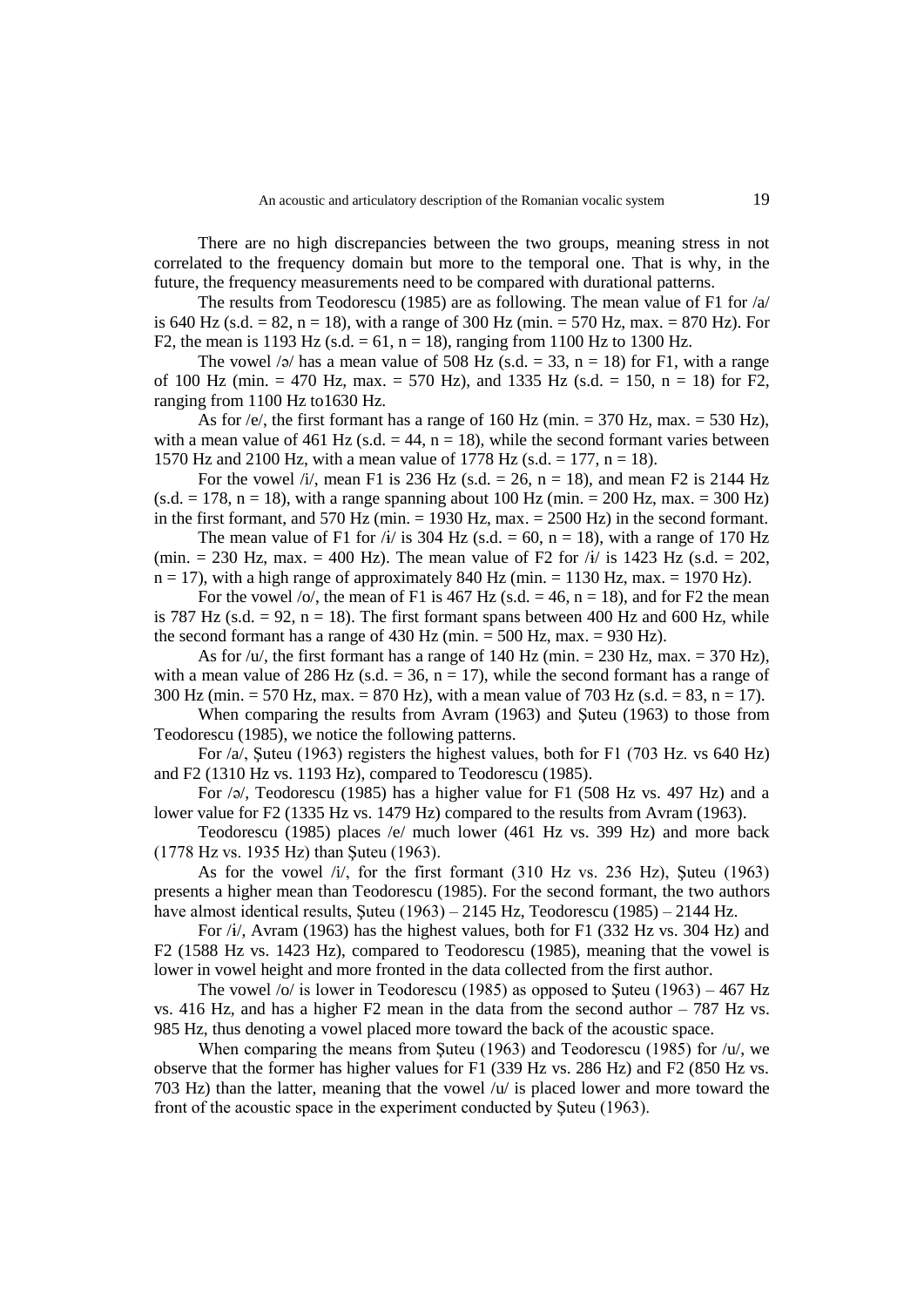# 20 OANA NICULESCU

#### **3.3 Renwick (2012)**

As part of her PhD dissertation, Renwick (2012) looked at acoustic characteristics of Romanian vowels. The data presented here comes from the forth chapter of her thesis (Renwick 2012: 127-180). Each vowel was tested in at least for words, embedded in the carrier-sentence *Spune X de trei ori* 'Say X three times', both stressed and unstressed contexts, with the number of syllables controlled for (Renwick 2012: 141-144). Six male and 15 female speakers took part at the experiment for Romanian monophthongs. The author also measured the duration of the vowels (Renwick 2012: 169-176). In the present paper, we focus on the results from the frequency domain summarized in Table 5.

**Table 5.** Mean frequencies in Hz of F1 and F2 (based on data d from Renwick 2012), mean standard deviations (s.d.) in Hz

| <b>VOWEL</b>          | <b>GROUP</b><br>F1 |      | F2   |      |      |
|-----------------------|--------------------|------|------|------|------|
|                       |                    | mean | s.d. | mean | s.d. |
| /a                    | $\mathbf{1}$       | 897  | 76   | 1463 | 133  |
|                       | $\overline{c}$     | 856  | 96   | 1473 | 142  |
|                       | 3                  | 679  | 61   | 1302 | 111  |
|                       | $\overline{4}$     | 685  | 75   | 1239 | 66   |
| $\sqrt{9/2}$          | $\mathbf{1}$       | 636  | 61   | 1503 | 184  |
|                       | $\overline{c}$     | 583  | 54   | 1595 | 193  |
|                       | 3                  | 519  | 39   | 1377 | 148  |
|                       | $\overline{4}$     | 490  | 30   | 1446 | 168  |
| /e/                   | $\mathbf{1}$       | 603  | 59   | 2095 | 147  |
|                       | $\overline{c}$     | 552  | 57   | 1961 | 148  |
|                       | 3                  | 495  | 27   | 1737 | 104  |
|                       | $\overline{4}$     | 438  | 26   | 1710 | 82   |
| /i/                   | $\mathbf{1}$       | 377  | 48   | 2720 | 199  |
|                       | $\overline{c}$     | 333  | 38   | 2745 | 164  |
|                       | 3                  | 317  | 28   | 2151 | 116  |
|                       | $\overline{4}$     | 294  | 22   | 2149 | 97   |
| $\mathbf{H}^{\prime}$ | $\,1$              | 444  | 52   | 1600 | 199  |
|                       | $\overline{c}$     | 450  | 53   | 1850 | 197  |
|                       | 3                  | 381  | 35   | 1482 | 162  |
|                       | $\overline{4}$     | 392  | 47   | 1683 | 165  |
| / o/                  | $\mathbf{1}$       | 591  | 45   | 1003 | 109  |
|                       | $\overline{c}$     | 573  | 65   | 1073 | 185  |
|                       | 3                  | 497  | 27   | 993  | 78   |
|                       | $\overline{4}$     | 494  | 28   | 986  | 124  |
| /u/                   | $\mathbf{1}$       | 411  | 37   | 1106 | 146  |
|                       | $\overline{c}$     | 406  | 36   | 1324 | 192  |
|                       | 3                  | 363  | 13   | 1116 | 111  |
|                       | $\overline{4}$     | 365  | 21   | 1232 | 149  |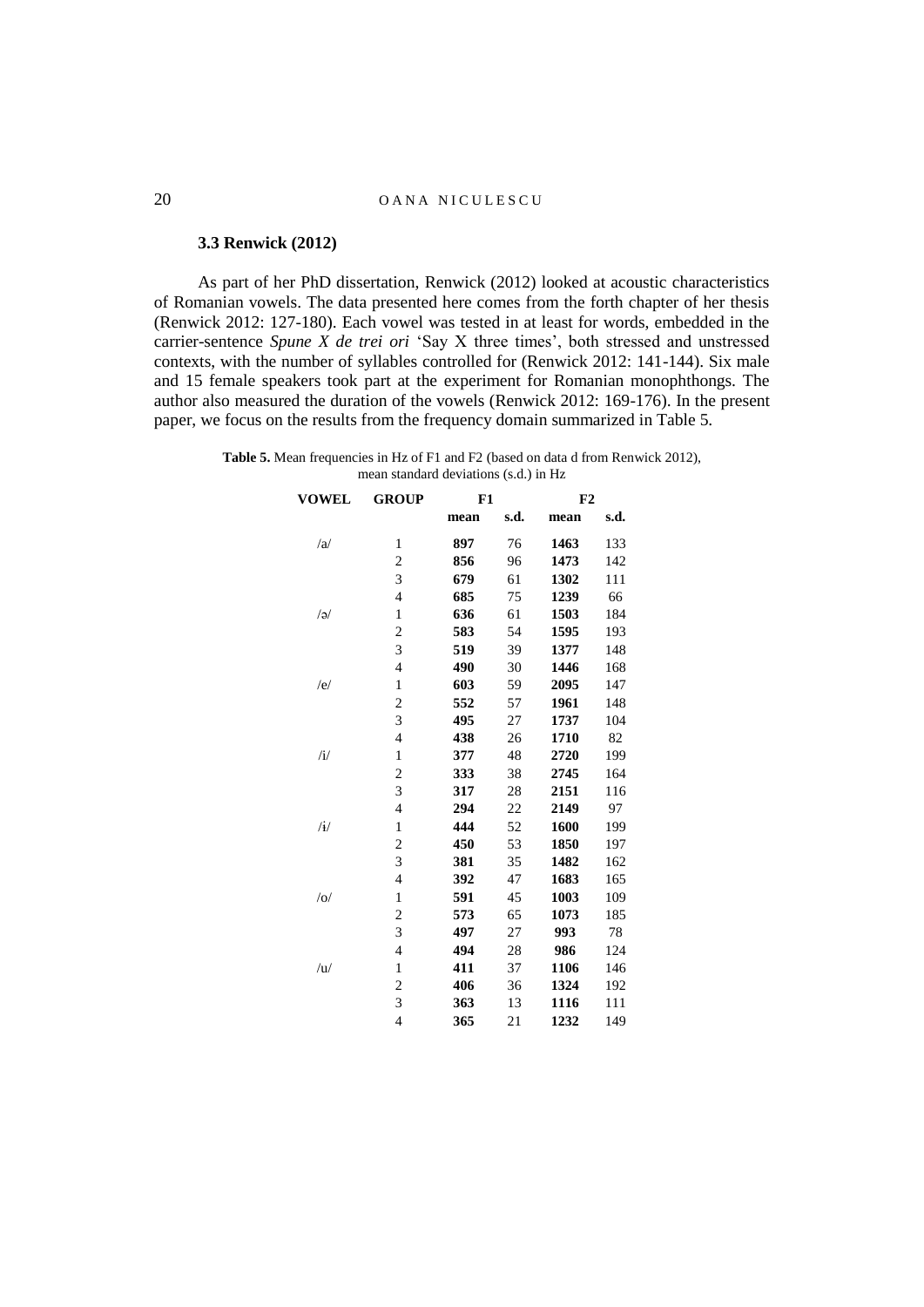

Figure 11. Vocalic spaces depicting stressed and unstressed vowels from male and female

(Renwick (2012: 156-157)

As a result of sex-based anatomical differences, male and female speakers' vowels have different formant value (Renwick 2012: 160). When looking at the data, we observe that F1 is systematically higher for female speakers. Also, F2 tends to have lower values in the case of male speakers.

Unstressed vowels present a greater standard deviation in F2 compared to stress vowels (Renwick 2012: 159).

#### **3.4 Discussion**

In the final part of section 3, we corroborate the results from all the authors studied so far. Given the data, we propose the following visualizations: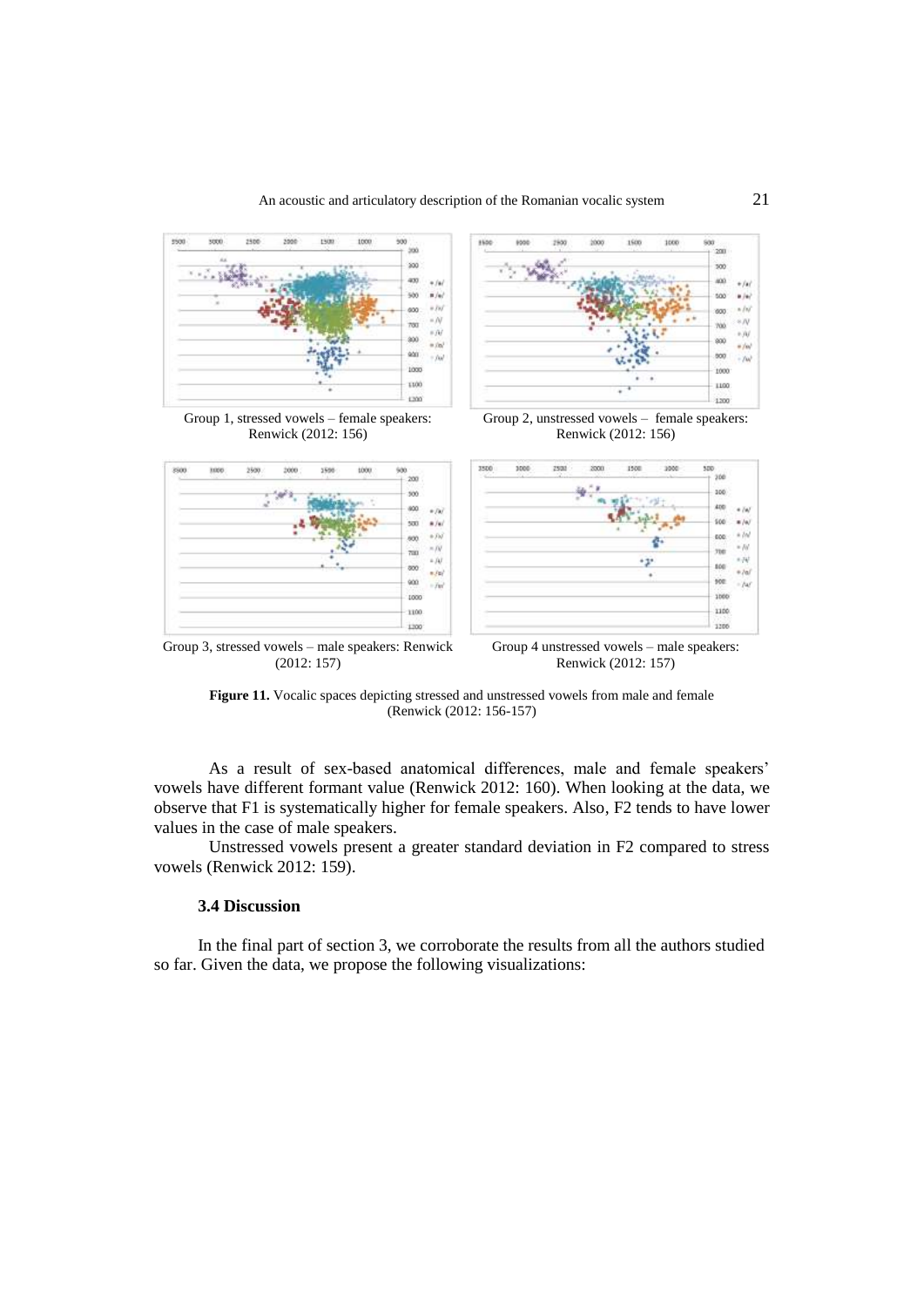22 OANA NICULESCU



**Figure 12.** General vocalic space (based on data Avram 1963, Şuteu 1963, Teodorescu 1985, Renwick 2012)



**Figure 13.** General vocalic space using the *facets()* function in R (based on data from Avram 1963, Şuteu 1963, Teodorescu 1985, Renwick 2012)

We now compare the mean values of F1 and F2 of all seven vowels, classified by group.

Teodorescu (1985), group 2, registers the lowest mean value of F1 for /a/ (634 Hz) among the authors under survey, followed by Şuteu (1963), group 3 (640 Hz). Mean F2 has a lower value in Şuteu (1963), group 1 (1147 Hz), as well as in groups 2 (1176 Hz) and 1 (1210 Hz) from Teodorescu (1985). Based on the data collected from female speakers (stressed and unstressed), Renwick (2012) presents the highest values for F1 (856 Hz, 897 Hz) and F2 (1463 Hz, 1473 Hz), meaning that, in her data,  $\alpha$  is lowest and most fronted.

Avram (1963), group 3, has the lowest F1 for  $\sqrt{q}$  (428 Hz), and one of the highest F2 means (1534 Hz). This vowel is more posterior in Teodorescu (1985), group 2 (1327 Hz) and 1 (1343 Hz), and more anterior in Renwick (2012), group 2 (1595 Hz).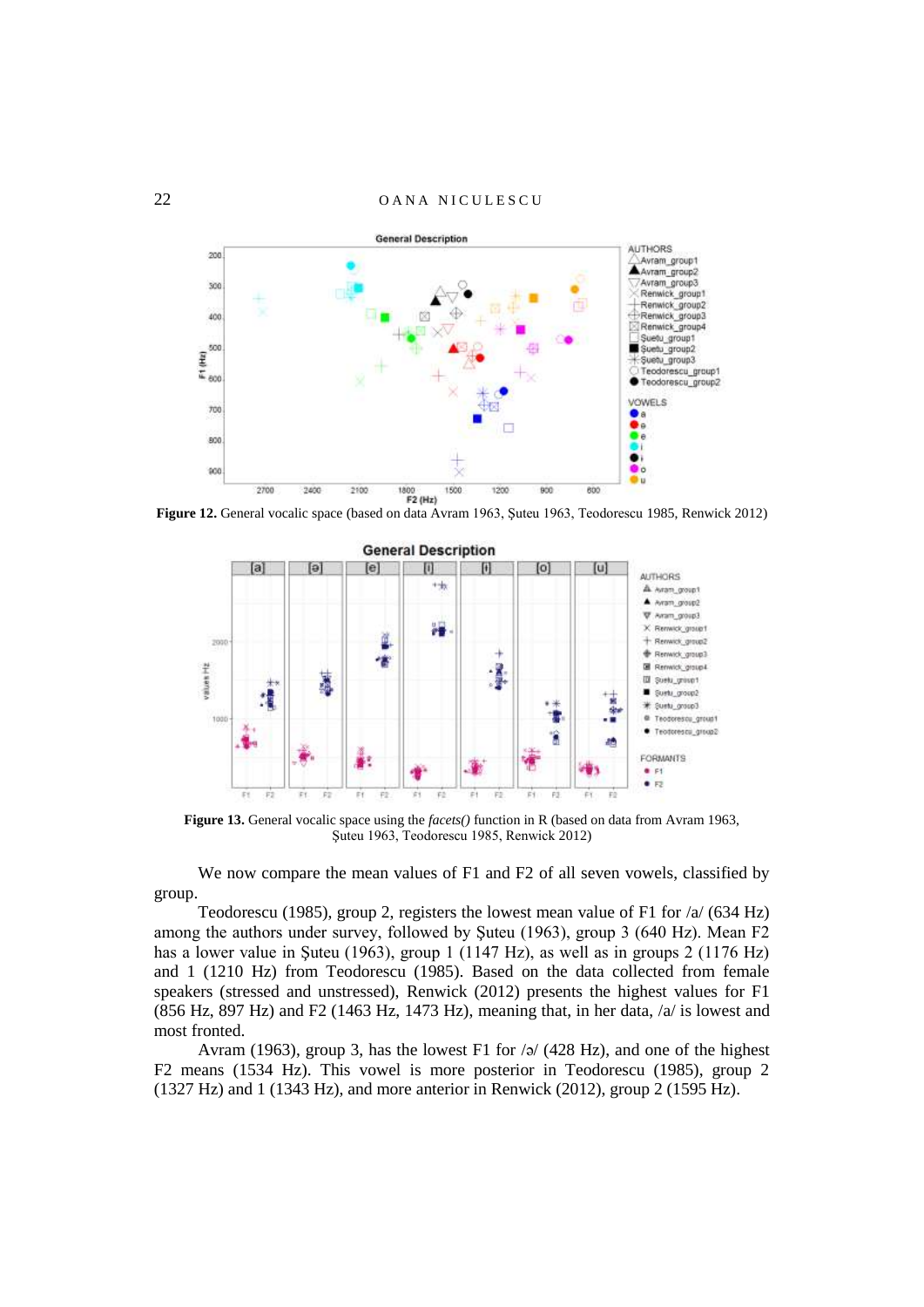F1 /e/ spans between 383 Hz (Suteu 1963 – group 1) and 603 Hz (Renwick 2012 – group 1). F2  $\overline{e}$  has a range between 1710 Hz (Renwick 2012 – group 4) and 2095 Hz  $(Renwick 2012 - group 1).$ 

The vowel  $\pi$  is as low as 228 Hz, 243 Hz (Teodorescu 1985 – groups 2 and 1, respectively), and as high as 333 Hz, 337 Hz (Renwick 2012 – groups 2 and 1, respectively) in the first formant. For F2, /i/ is more posterior in the data collected by Şuteu (1963), group 2 (2106 Hz), Teodorescu (1985), group 1 (2134 Hz), and more anterior in the female recordings gathered by Renwick (2012), both stressed (2720 Hz) and unstressed (2745 Hz).

Teodorescu (1985), group 1, registers the lowest mean value of F1 for /ɨ/ (289 Hz), followed by Avram (1963), group 1 (315 Hz). The highest mean values for F1 are found in Renwick (2012), group 1 (444 Hz) and group 2 (450 Hz). Both vowel groups studied by Teodorescu (1985) have the lowest F2 mean (group  $2 - 1404$  Hz, group  $1 - 1440$  Hz). Again, Renwick (2012) presents the highest mean for F2 (1850 Hz). In short,  $\frac{i}{r}$  is lower in vowel height and presents a more fronted actualization in the data collected from female speakers (unstressed vowels) in Renwick (2012).

Suteu (1963) displays the lowest F1 values (group  $1 - 360$  Hz, group  $3 - 433$  Hz, group  $2 - 435$  HZ), meaning that /o/ is higher in this case. The vowel is lower in group 2 (573 Hz) and group 1 (591 Hz) from Renwick (2012). The extreme values for F2 are recorded by Şuteu (1963), group 1 (700 Hz) and group 3 (1200 Hz).

The first (270 Hz) and second group (305 Hz) from Teodorescu (1985) present the minimum values of F1 for  $/u$ , then Suteu (1963), group 3 (325 Hz), group 2 (333 Hz) and group 1 (348 HZ). The third group (363 Hz), the fourth group (365 Hz), the second group (406 Hz) and the first group (411 Hz) from the study conducted by Renwick (2012) score the maximum values for F1. The second formant spans between  $675$  Hz (Suteu 1963 – group 1) and  $1324$  Hz (Renwick  $2012 -$  group 2).

#### **4. Ultrasound experiment on Romanian vowels**

 $\overline{a}$ 

This section highlights the preliminary results obtained from an ultrasound experiment carried out at ILPGA, (Paris 3, France), during a LabEx EFL mobility grant (Oct. 2016 – Jan. 2017).

From the beginning, we would like to state that the productions are our own. A general clinical ultrasound was used, with the probe placed at the median plane of the mandible. The vowels were recorded in one session<sup>8</sup> (sustained vocalization), without altering the position of the probe. The results are presented in Figure 14. The tip of the tongue is portrayed on the right part of the image. From these preliminary results we can deduce various aspects as following. Among front vowels, /i/ appears to be articulated with the tongue tip placed more anterior than /e/. As for the central vowels, we observe that  $\alpha$  is the furthest back central vowel, followed by  $\alpha$  and  $\alpha$ . When comparing  $\alpha$ with /u/, we observe that /o/ is more posterior than /u/.

<sup>8</sup> During the recording, we were assisted by PhD student Yaru Wu, under the supervision of Martine Adda-Decker.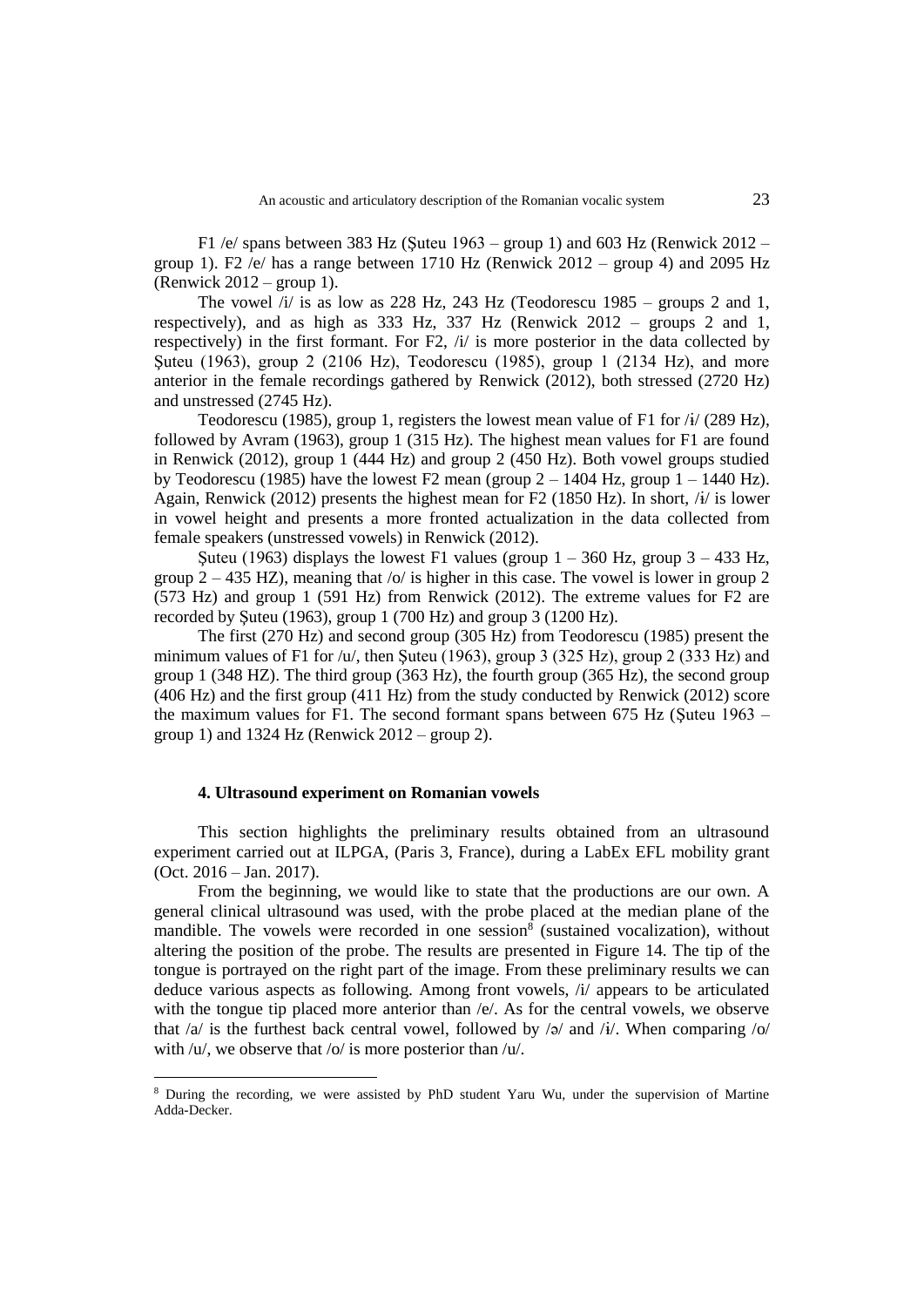Given this description, along the front – back axis, we would place the vowels in the following order:  $/i - |e| - 2i - |a| - |a| - |b|$ . This hierarchy should be treated with caution, since no additional measurements were taken.

The results are portrayed in Figure 14:



**Figure 14.** Ultrasound images of the vowels /i/, /ɨ/, /u/, /e/, /ə/, /o/, /a/

# **5. Conclusions**

This study aimed to describe the Romanian vocalic system at the interface between acoustic and articulatory phonetics.

By mapping the data onto acoustic spaces, we gain a better understanding of how the vowels cluster together, what is the acoustic distance between the seven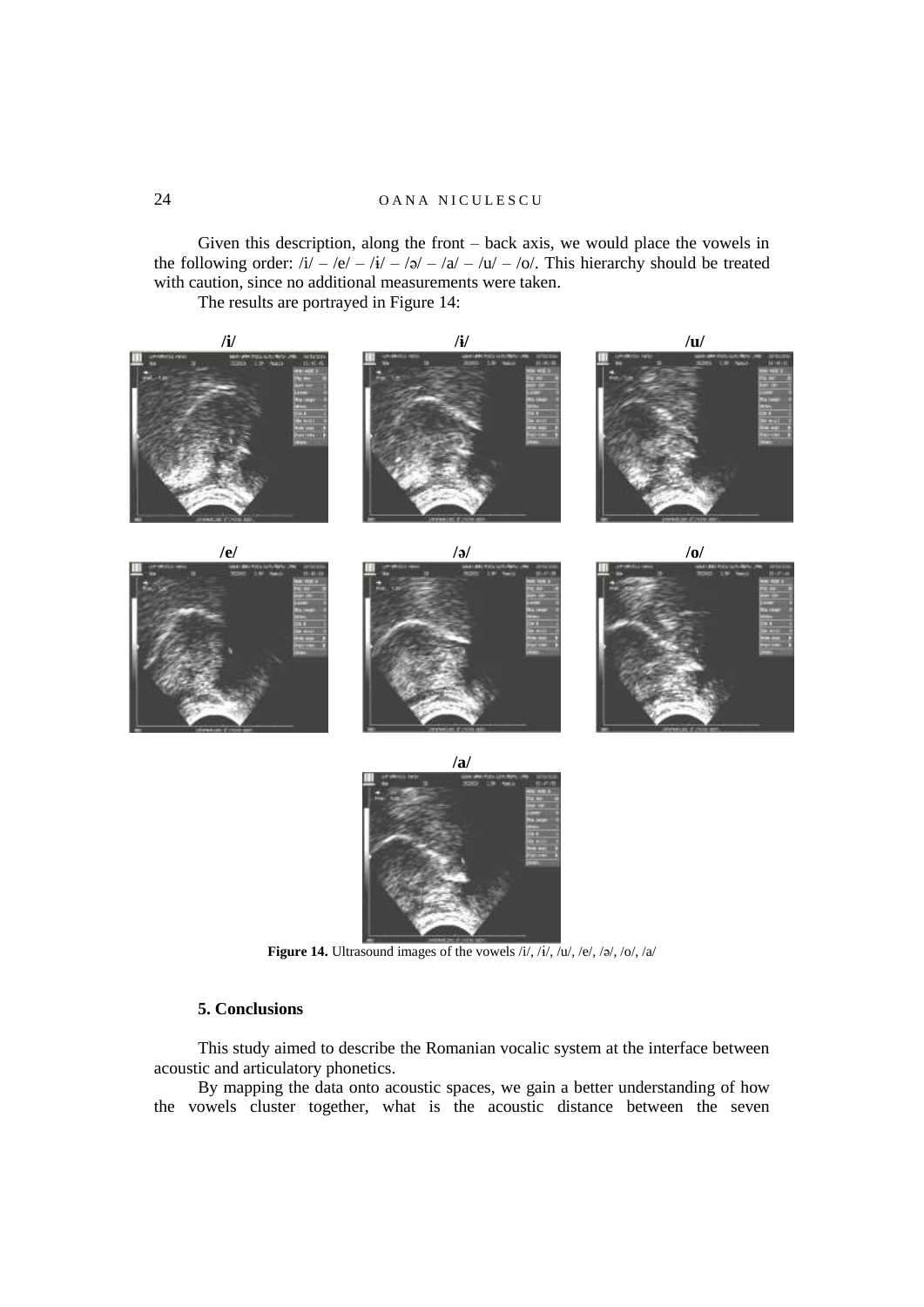monophthongs and how they vary along the F1 and F2 axis. In turn, these observations can provide new insights into the phonological changes concerning the vocalic system.

# **5.1 F1 frequency hierarchies**

In conclusion, the hierarchies of the mean frequencies for the first formant gathered from the reviewed studies are as following.

|                         |     | <b>Table 6.</b> F1 frequency hierarchy based on the data collected from Avram (1963) |  |
|-------------------------|-----|--------------------------------------------------------------------------------------|--|
|                         |     | <b>Avram</b> (1963)                                                                  |  |
| $F1_{\text{max}}$ (low) |     | $F1_{\min}$ (high)                                                                   |  |
|                         | /ə/ | /i/                                                                                  |  |
| Group 1                 | 548 | 315                                                                                  |  |
| Group 2                 | 499 | 345                                                                                  |  |
| Group 3                 | 428 | 325                                                                                  |  |
| <b>General</b>          | 497 | 332                                                                                  |  |

| <b>Table 7.</b> F1 frequency hierarchy based on the data collected from Suteu (1963) |  |
|--------------------------------------------------------------------------------------|--|
|--------------------------------------------------------------------------------------|--|

|                                  |     |                | Şuteu (1963) – Group 1                 |               |                   |  |
|----------------------------------|-----|----------------|----------------------------------------|---------------|-------------------|--|
| $F1_{max}$ (low)                 |     |                |                                        |               | $F1_{min}$ (high) |  |
|                                  | /a/ | /el            | $\overline{\omega}$                    | /u/           | $\mathbf{ii}$     |  |
|                                  | 753 | 383            | 360                                    | 348           | 318               |  |
|                                  |     |                | $\text{Suteu} (1963) - \text{Group 2}$ |               |                   |  |
| $F1_{\text{max}}$ (low)          |     |                |                                        |               | $F1_{min}$ (high) |  |
|                                  | a   | /0/            | /e/                                    | /u/           | $\mathbf{ii}$     |  |
|                                  | 724 | 435            | 396                                    | 333           | 300               |  |
|                                  |     |                | $\text{Suteu} (1963) - \text{Group} 3$ |               |                   |  |
| $F1_{max}$ (low)                 |     |                |                                        |               | $F1_{min}$ (high) |  |
|                                  | a   | /e/            | $\overline{a}$                         | $\mathbf{ii}$ | /u/               |  |
|                                  | 640 | 442            | 433                                    | 331           | 325               |  |
|                                  |     |                | $\text{Suteu} (1963) - \text{General}$ |               |                   |  |
| $\mathbf{F1}_{\text{max}}$ (low) |     |                |                                        |               | $F1_{min}$ (high) |  |
|                                  | /a/ | $\overline{a}$ | /el                                    | /u/           | $\mathbf{ii}$     |  |
|                                  | 703 | 416            | 399                                    | 339           | 310               |  |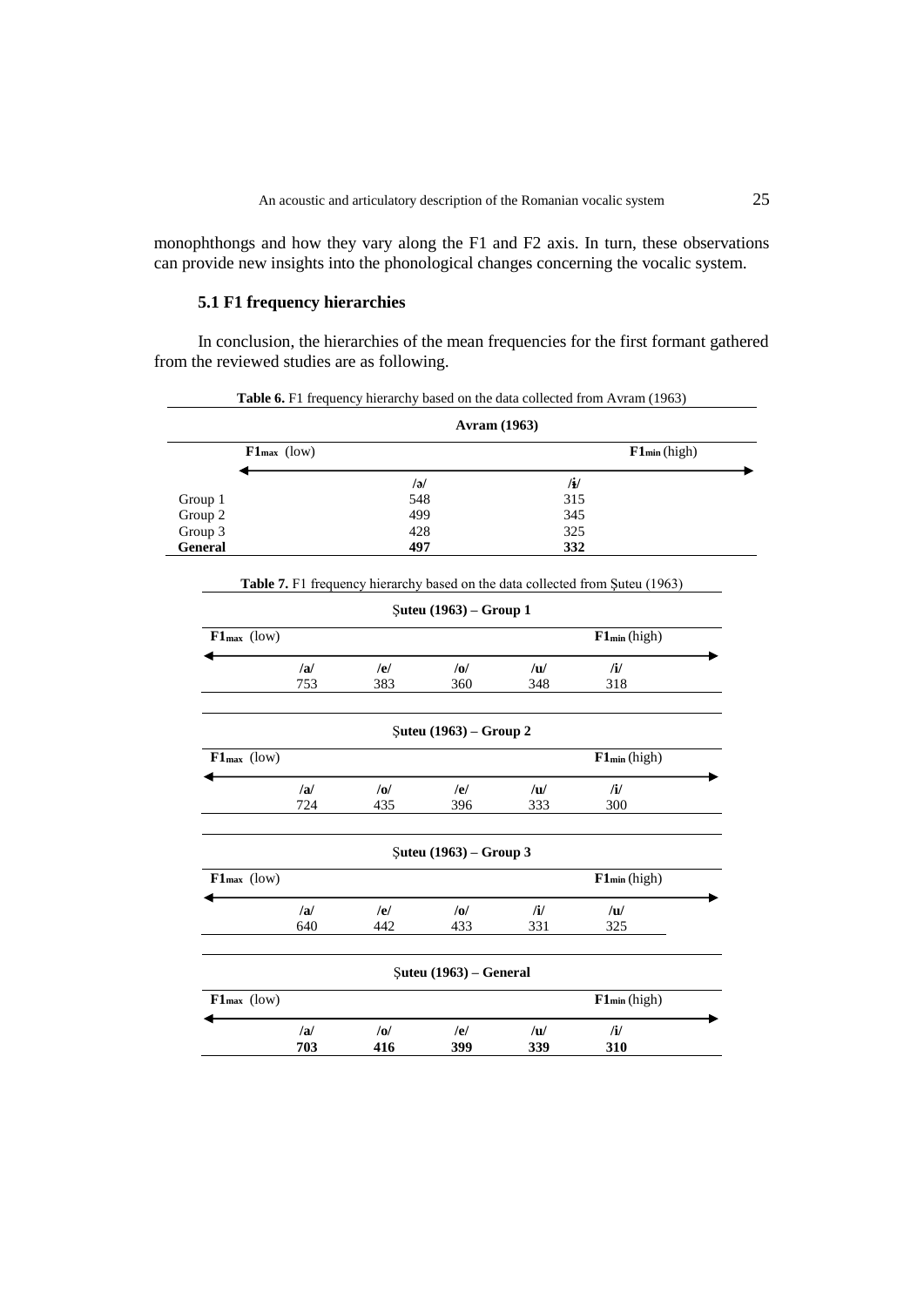|         |                  |                                                                                 |                            | Teodorescu (1985) |               |                   |                   |           |
|---------|------------------|---------------------------------------------------------------------------------|----------------------------|-------------------|---------------|-------------------|-------------------|-----------|
|         | $F1_{max}$ (low) |                                                                                 |                            |                   |               |                   | $F1_{min}$ (high) |           |
|         | /a/              | /a                                                                              | /0/                        | /el               |               | $\mathbf{H}$      | /u/               | $/$ i $/$ |
| Group 1 | 646              | 490                                                                             | 466                        | 459               |               | 289               | 270               | 243       |
| Group 2 | 634              | 527                                                                             | 468                        | 463               |               | 319               | 305               | 228       |
| General | 640              | 508                                                                             | 467                        | 461               |               | 304               | 286               | 236       |
|         |                  | Table 9. F1 frequency hierarchy based on the data collected from Renwick (2012) |                            |                   |               |                   |                   |           |
|         |                  |                                                                                 | Renwick $(2012)$ – Group 1 |                   |               |                   |                   |           |
|         | $F1_{max}$ (low) |                                                                                 |                            |                   |               | $F1_{min}$ (high) |                   |           |
| /a/     | $\overline{a}$   |                                                                                 | /el                        | $\overline{10}$   | /1/           | /u/               | $\mathbf{H}$      |           |
| 897     | 636              |                                                                                 | 603                        | 591               | 444           | 411               | 377               |           |
|         |                  |                                                                                 | Renwick $(2012)$ – Group 2 |                   |               |                   |                   |           |
|         | $F1_{max}$ (low) |                                                                                 |                            |                   |               | $F1_{min}$ (high) |                   |           |
| /a/     | /a               |                                                                                 | /0/                        | /el               | $\mathbf{H}$  | /u/               | $\mathbf{ii}$     |           |
| 856     | 583              |                                                                                 | 573                        | 552               | 450           | 406               | 333               |           |
|         |                  |                                                                                 | Renwick $(2012)$ – Group 3 |                   |               |                   |                   |           |
|         | $F1_{max}$ (low) |                                                                                 |                            |                   |               | $F1_{min}$ (high) |                   |           |
| /a/     | /a               |                                                                                 | /0/                        | /el               | $\mathbf{ii}$ | /u/               | $\mathbf{ii}$     |           |
| 679     | 519              |                                                                                 | 497                        | 495               | 381           | 363               | 317               |           |
|         |                  |                                                                                 | Renwick $(2012)$ – Group 4 |                   |               |                   |                   |           |
|         | $F1_{max}$ (low) |                                                                                 |                            |                   |               | $F1_{min}$ (high) |                   |           |
| a       | /0/              |                                                                                 | $\overline{\mathcal{U}}$   | /el               | $\frac{1}{2}$ | /u/               | $\mathbf{H}$      |           |
|         |                  |                                                                                 |                            |                   |               |                   |                   |           |

**Table 8.** F1 frequency hierarchy based on the data collected from Teodorescu (1985)

In terms of F1 frequency hierarchies, we present the following observations.

The high vowels  $\hat{i}$ ,  $\hat{i}$ ,  $\hat{u}$ . From Suteu (1963), we learn that  $\hat{i}$  is higher than  $\hat{i}$ . Based on the data collected by Teodorescu (1985) and Renwick (2012), we conclude that  $\frac{1}{4}$  is higher than  $\frac{1}{4}$ , which in turn is higher than  $\frac{1}{4}$ . In addition, these observations align Romanian with the results obtained by de Boer (2011), his study demonstrating that for the 29 out of the 30 languages under investigation, F1 is higher for high back vowels than for high front vowels.

The mid vowels  $/e$ ,  $\phi$ ,  $\phi$ . The vowel  $\frac{1}{2}$  is lower than  $\frac{1}{e}$  in the study conducted by Şuteu (1963). Teodorescu (1985) alongside Renwick (2012), groups 2 and 3, place /e/ as the highest mid vowel, followed by  $\overline{\smash{6}}$  /o/ and  $\overline{\smash{6}}$ . For stressed vowels produced by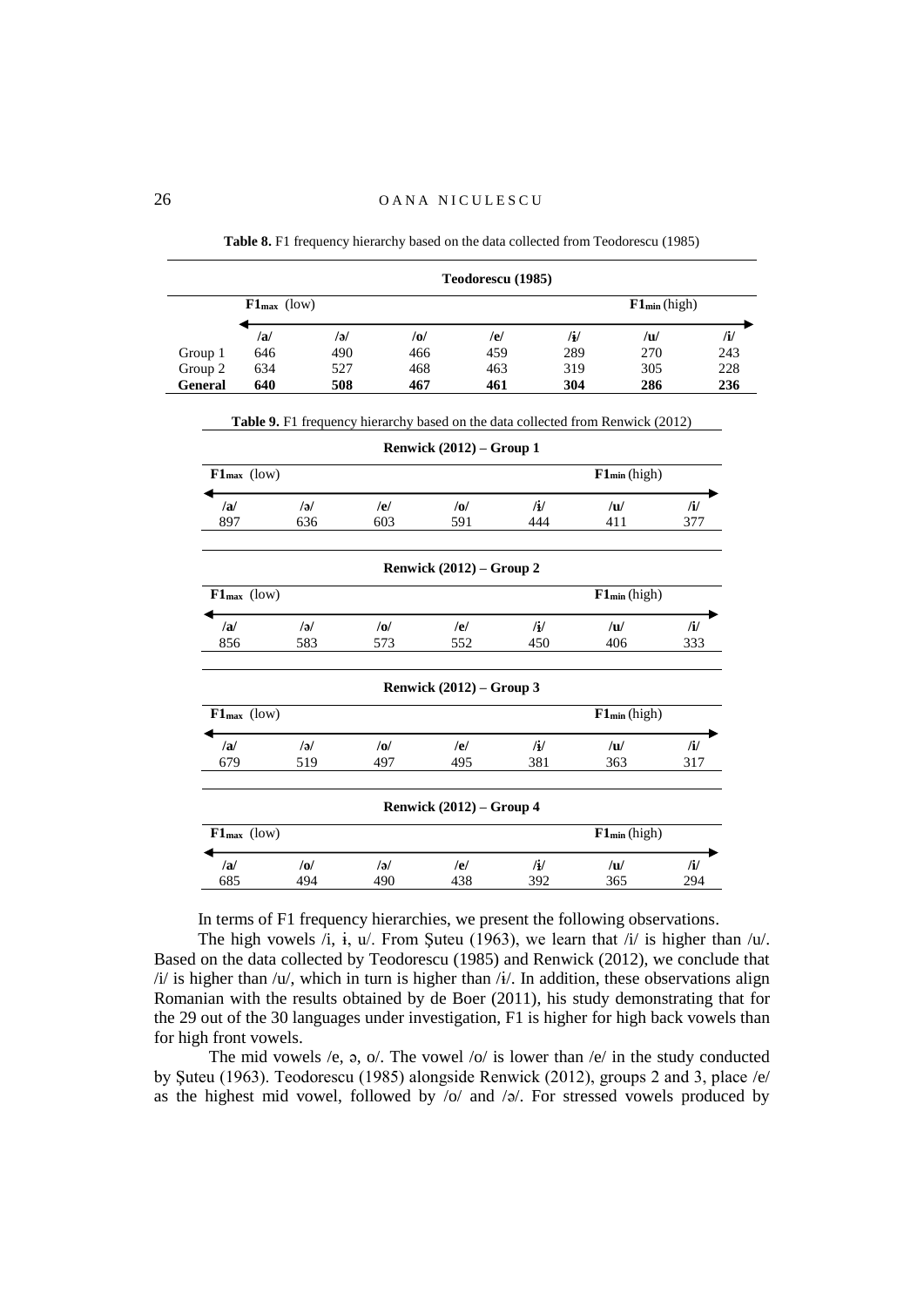female speakers, Renwick (2012) proposes the order  $\sqrt{\frac{Q}{2}}$  –  $\sqrt{\frac{Q}{Q}}$  –  $\sqrt{\frac{Q}{Q}}$  is the lowest mid vowel. As for unstressed vowels recorded by male speakers, the hierarchy is  $/e/-/$  $-$ /o/, the back vowel presenting the highest F1 mean value.

# **5.2 F2 frequency hierarchies**

To sum up, the hierarchies of the mean frequencies for the second formant gathered from the reviewed studies are as follows.

|                    |              | Table 10. F2 frequency hierarchy (based on data collected from Avram 1963) |                    |
|--------------------|--------------|----------------------------------------------------------------------------|--------------------|
|                    |              | Avram (1963) – Group 1                                                     |                    |
| $F2_{max}$ (front) |              |                                                                            | $F2_{min}$ (back)  |
|                    | /i/          | $\overline{\mathcal{U}}$                                                   |                    |
|                    | 1584         | 1400                                                                       |                    |
|                    |              | Avram (1963) – Group 2                                                     |                    |
| $F2_{max}$ (front) |              |                                                                            | $F2_{\min}$ (back) |
|                    | /i/          | $\overline{\mathcal{U}}$                                                   |                    |
|                    | 1613         | 1499                                                                       |                    |
|                    |              | Avram (1963) – Group 3                                                     |                    |
| $F2_{max}$ (front) |              |                                                                            | $F2_{\min}$ (back) |
|                    | $\sqrt{d}$   | $\mathbf{H}$                                                               |                    |
|                    | 1534         | 1506                                                                       |                    |
|                    |              | Avram (1963) – General                                                     |                    |
| $F2_{max}$ (front) |              |                                                                            | $F2_{min}$ (back)  |
|                    | $\mathbf{H}$ | $\frac{1}{d}$                                                              |                    |
|                    | 1588         | 1479                                                                       |                    |
|                    |              | Table 11. F2 frequency hierarchy (based on data from Şuteu 1963)           |                    |
|                    |              | <b>Suteu</b> (1963)                                                        |                    |
| $F2_{max}$ (front) |              |                                                                            | $F2_{min}$ (back)  |

|         | $F2_{\text{max}}$ (front) |      |      |      | $F2_{\min}$ (back) |
|---------|---------------------------|------|------|------|--------------------|
|         | /1/                       | /e/  | /a/  | /0/  | /u/                |
| Group 1 | 2225                      | 2025 | 1147 | 700  | 675                |
| Group 2 | 2106                      | 1937 | 1346 | 1069 | 985                |
| Group 3 | 2158                      | 1788 | 1313 | 1200 | 1100               |
| General | 2145                      | 1935 | 1310 | 985  | 850                |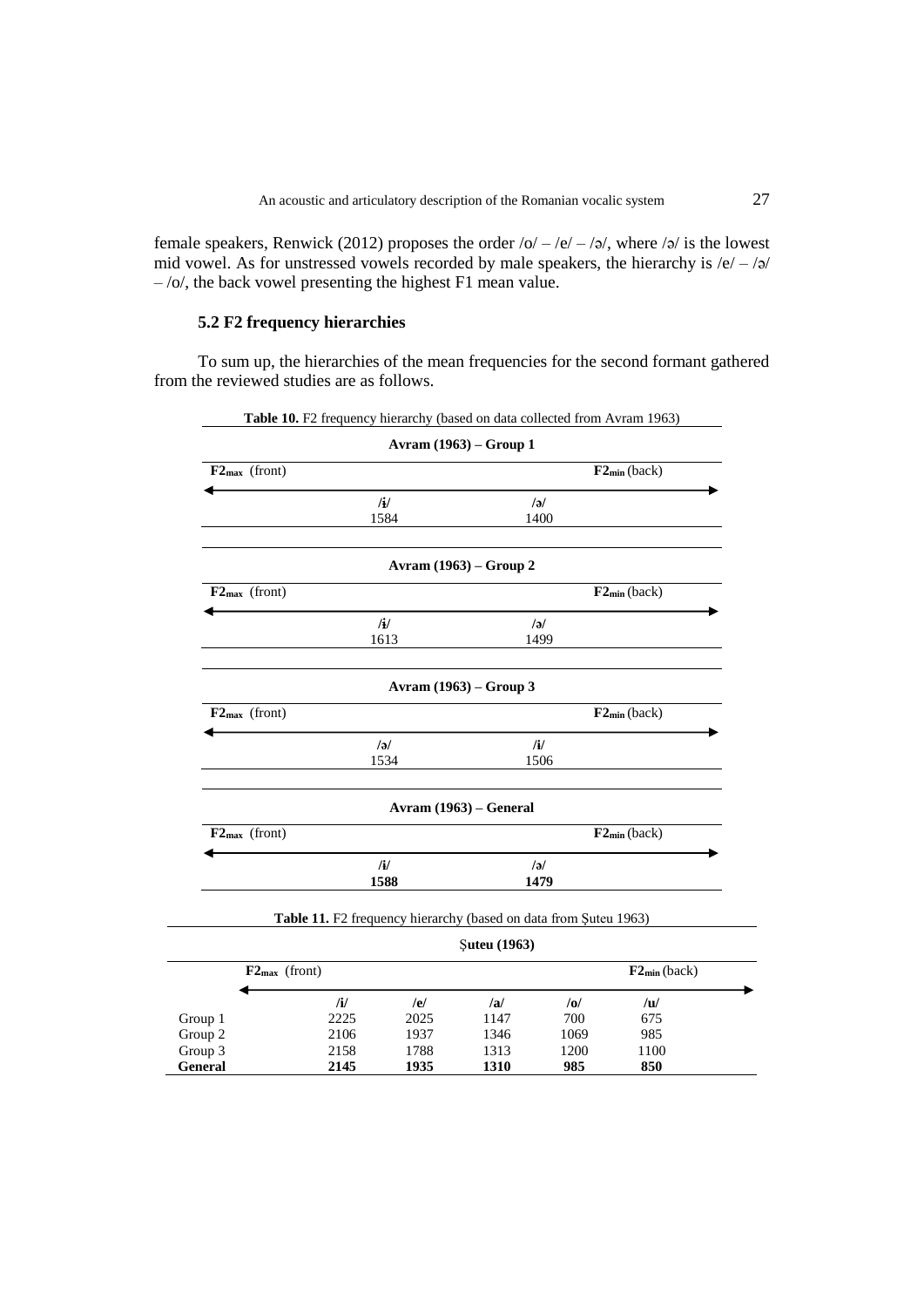|                | Teodorescu (1985)         |      |      |      |                   |     |     |  |
|----------------|---------------------------|------|------|------|-------------------|-----|-----|--|
|                | $F2_{\text{max}}$ (front) |      |      |      | $F2_{min}$ (back) |     |     |  |
|                | /i/                       | /e/  | /i/  | /ə/  | /a/               | /0/ | /u/ |  |
| Group 1        | 2134                      | 1790 | 1440 | 1343 | 1210              | 811 | 686 |  |
| Group 2        | 2154                      | 1767 | 1404 | 1327 | 1176              | 762 | 723 |  |
| <b>General</b> | 2144                      | 1778 | 1423 | 1335 | 1193              | 787 | 703 |  |

**Table 13.** F2 frequency hierarchy (based on data from Renwick 2012)

**Table 12.** F2 frequency hierarchy (based on data from Teodorescu 1985)

|         | Renwick (2012)            |      |      |      |                       |      |      |  |
|---------|---------------------------|------|------|------|-----------------------|------|------|--|
|         | $F2_{\text{max}}$ (front) |      |      |      | $F2_{\rm min}$ (back) |      |      |  |
|         | /i/                       | /e/  | ÏИ   | /ə/  | /a                    | /u/  | /o/  |  |
| Group 1 | 2720                      | 2095 | 1600 | 1503 | 1463                  | 1106 | 1003 |  |
| Group 2 | 2745                      | 1961 | 1850 | 1595 | 1473                  | 1324 | 1073 |  |
| Group 3 | 2151                      | 1737 | 1482 | 1377 | 1302                  | 1116 | 993  |  |
| Group 4 | 2149                      | 1710 | 1683 | 1446 | 1239                  | 1232 | 986  |  |

| In terms of F2 frequency hierarchies, we present the following observations. |  |
|------------------------------------------------------------------------------|--|
|------------------------------------------------------------------------------|--|

The front vowels /i, e/. In this case, the results unanimously attest that /i/ has a more fronted realization compared to /e/. These results are also confirmed by ultrasound.

The central vowels  $/$ **i**,  $\phi$ ,  $\alpha/$ . From Avram (1963), we learn that  $/$ **i** $/$  has a more fronted actualization than  $\sqrt{2}$ . Teodorescu (1985) and Renwick (2012), all four groups, show that /a/ is the most back central vowel, followed by /ə/ and /i/, where /i/ registers the highest F2 mean value. These observations are also confirmed by the ultrasound experiment.

The back vowels /u, o/. Similar to the case of mid vowels, the F2 hierarchies for back vowels also vary among the authors. On the one hand, for Şuteu (1963) and Teodorescu (1985),  $/u$  is the farthest-back vowel. On the other hand, the measurements taken by Renwick (2012) state that  $\sqrt{\frac{9}{15}}$  more back than  $\sqrt{\frac{1}{10}}$ . At the present moment, from the preliminary results obtained with the ultrasound, we can confirm Renwick's account.

#### **5.3 Future research**

The acoustic and articulatory study of Romanian vowels can continue in various directions.

First, we suggest elaborating new experiments which take into consideration the effects of consonantal context over the frequencies of F1 an F2 (see Stevens and House 1963, Hillenbrand et al. 1995, 2001, to name just a few).

Second, there is the matter of where the measurements of formant frequencies are actually taken. We propose a departure from the central, "steady-state" extraction, and test various points in the vowels so as to map F1 and F2 trajectories (Hillenbrand 201). In turn, this approach can lead to an integrated description of monophthongs and diphthongs.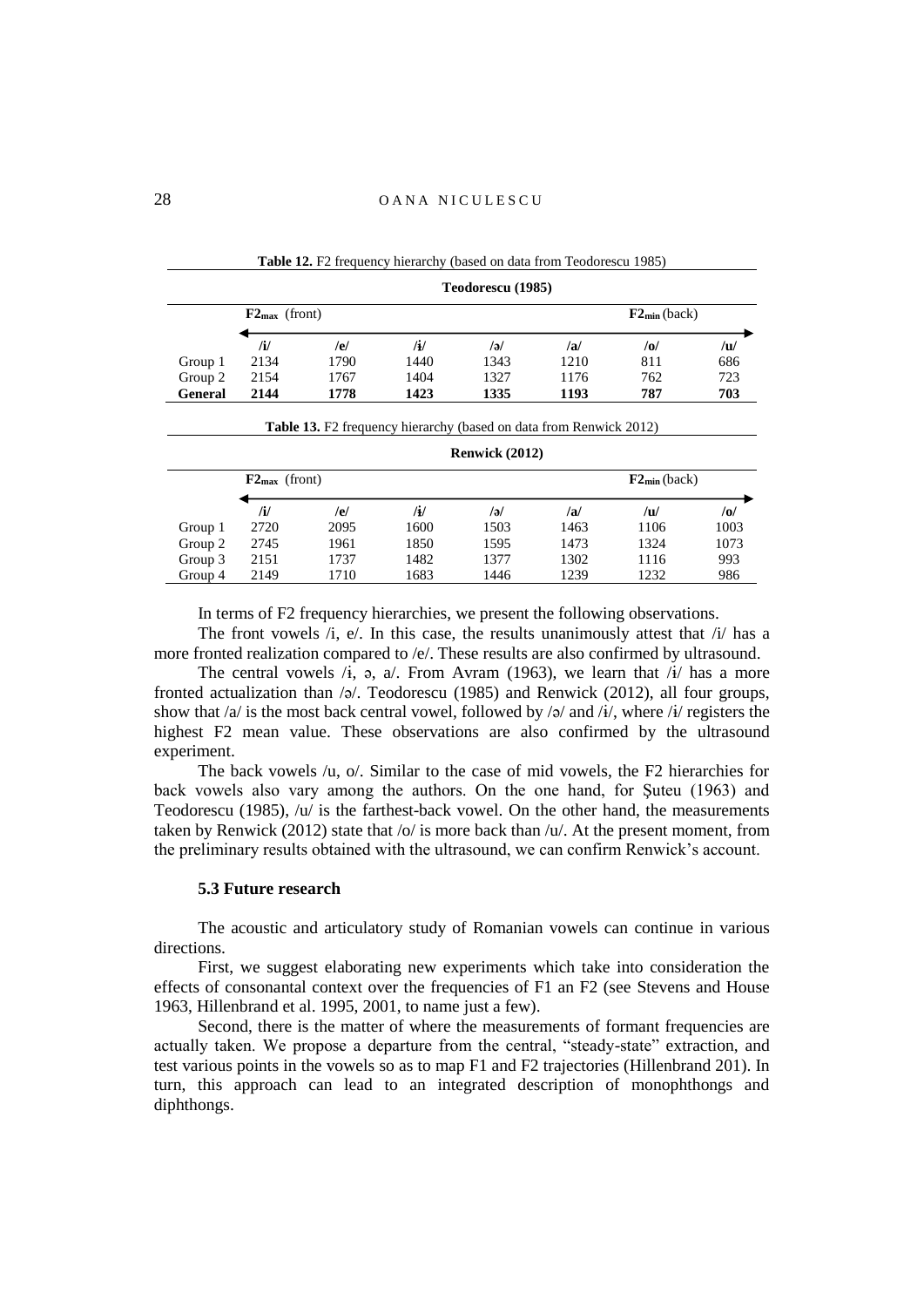Third, we argue for correlating the frequency domain with the temporal domain in the future studies.

Fourth, we recommend looking at large corpora of forced aligned spontaneous speech (Vasilescu et al. 2016b, Niculescu et al. 2017), which have proven to be of high relevance in acoustic analysis, testing various linguistic hypothesis and exploring sound change and variation (Ohala 1996, Adda-Decker 2006, Vasilescu et al. 2015).

Fifth, we would like to continue and reduplicate the ultrasound experiment, also taking into account different measurements.

The last recommendation deals with perceptual studies, since there is little information concerning Romanian data from this perspective.

Last but not least, we hope that acoustic and articulatory studies will have a better representation within the field of Romanian linguistics.

#### **References**

- Adda-Decker, M. 2006. De la reconnaissance automatique de la parole à l'analyse linguistique des corpus oraux. In *Actes des XXVI Journées d'Étude sur la Parole* (JEP 2006), 12-16 June 2006, Dinard, 389-400.
- Avram, A. 1963. Vocalele româneşti [ă] şi [î] din punct de vedere acustic. *Studii şi cercetări lingvistice*  4 (2): 165-177.
- Avram, A. 1970. Sur la structure acoustique des voyelles neutres du roumain. In *Problèmes de linguistique roumaine*, 87-95. Copenhagen.
- de Boer, B. 2011. First formant difference for /i/ and /u/: A cross-linguistic study and an explanation. *Journal of Phonetics* 39 (1): 110-114.
- Chitoran, I. 2002. *The Phonology of Romanian: A Constraint-Based Approach*. New York: Mouton de Gruyter.
- Hillenbrand, J. M., Clark, M. J., Nearey, T. M. 2001. Effects of consonant environment on vowel formant patterns. *The Journal of the Acoustical Society of America* 109 (2): 748-763.
- Hillenbrand, J. M., Getty, L. A., Clark, Clark, M. J., Wheeler, K. 1995. Acoustic characteristics of American English vowels. *The Journal of the Acoustical society of America* 97 (5): 3099-3111.
- Johnson, K. 1997. *Acoustic and Auditory Phonetics*. Cambridge, MA: Blackwell Publishers. *America*, 35 (11): 1773-1781.
- Ladefoged, P., Johnson, K. 2011. *A Course in Phonetics*, sixth edition. Boston, MA: Wadsworth, Centage
- Ladefoged, P., Maddieson, I. 1996. *The Sounds of the World's Languages*. Oxford: Blackwell Publishers.
- Lindblom, B. 1963. Spectrographic study of vowel reduction. *The Journal of the Acoustical Society of America* 35 (11): 1773-1781.
- Maddieson, I. 1984. *Patterns of Sounds*. Cambridge: Cambridge University Press.
- Maddieson, I., Precoda, K. 1990. Updating UPSID. *UCLA Working Papers in Phonetics* 74: 104-111.
- Niculescu, O. 2018. Hiatul intern şi hiatul extern în limba română contemporană. O analiză acustică. PhD dissertation, University of Bucharest.
- Niculescu, O., Vasilescu, I., Vieru, B., Lamel, L., Adda-Decker, M. 2017. Semi-automatic analyses of vocalic sequences in Romania. Poster presentation at *Phonetics and Phonology in Europe* (PaPE 2017), 12-14 June 2017, Cologne.
- Ohala, J. J. 1996. The connection between sound change and connected speech processes. *Arbeitsberichte (AIPUK 31) Universität Kiel*: 201-206.
- Renwick, M. 2012. Vowels of Romanian: Historical, Phonological and Phonetic Studies. PhD dissertation, Cornell University.
- Renwick, M., Vasilescu, I., Dutrey, C., Lamel, L., Vieru, B. 2016a. Marginal contrast among Romanian vowels: Evidence from ASR and functional load. In Proceedings of Interspeech 2016, 8-12 September 2016, San Francisco: 2433-2437. https://www.isca-speech.org/archive/Interspeech\_2016.
- Renwick, M., Vasilescu, I., Dutrey, C., Lamel, L., Vieru, B. 2016b. A phonologically weak contrast can induce phonetic overlap. Poster presented at the 15<sup>th</sup> Conference on Laboratory Phonology